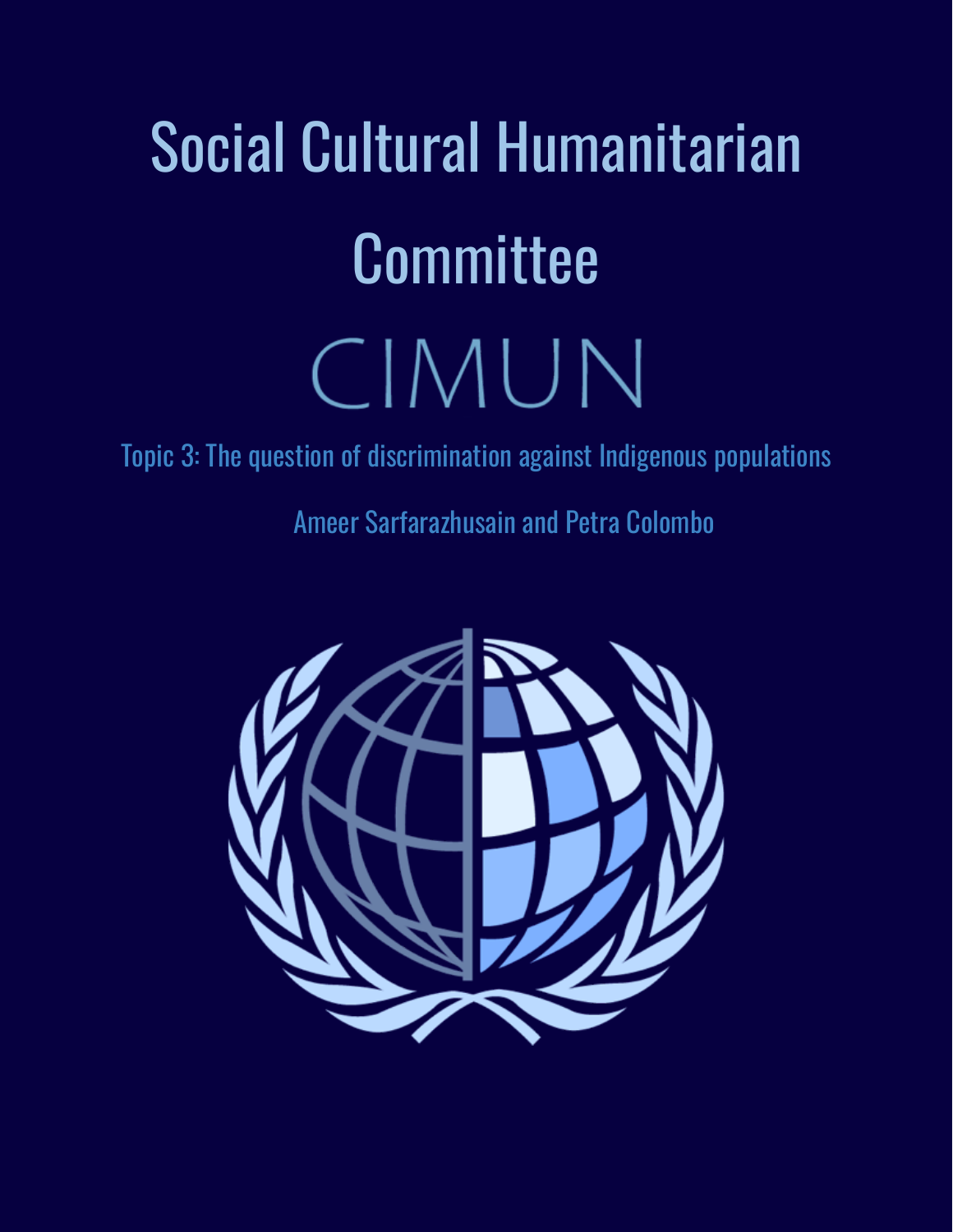#### Introduction

More than 5.000 unique peoples make up the world's indigenous population, which is estimated to number 370 million people living in more than 70 nations. According to the World Bank, indigenous peoples account for 15% of the world's poorest people despite making up just 5% of the population. Indigenous peoples confront several obstacles, and their human rights are routinely violated: they are denied authority over their own development based on their own beliefs, needs, and goals; they are underrepresented in politics; and they lack access to social and other services.They are frequently ignored when it comes to activities that impact their territories, and they have been forced to relocate as a result of endeavors such as natural resource extraction.

Indigenous peoples are also responsible for 33% of the world's extreme rural poverty. Despite tremendous worldwide advances in poverty reduction and economic development over the previous few decades, Indigenous Peoples remain disproportionately represented among the poorest of the poor and the most vulnerable to this day. This injustice is the result of deep-seated historical discrimination by dominant groups in their respective societies, including forced assimilation, expulsion, relocation, and even extermination. International development efforts have had limited success in reaching these populations because of this underlying discrimination. However, the international community and the United Nations (UN) are increasingly acknowledging Indigenous Peoples' historical injustices, as well as the unique contributions they make to humanity's common heritage, and know their rights to be respected as culturally distinct from their dominant societies. In this sense, the United Nations has said that if development initiatives with Indigenous Peoples are to be effective, they must be guided by a culturally sensitive and human rights-based approach. Such an approach must enable Indigenous Peoples' full and effective participation in the creation and implementation of programs and policies that may impact them or their surroundings, including their land, territories, and resources, through their representative institutions.

Although, there lies a clear problem and a clear solution. It is much harder than it seems to be on mere paper. International Organizations and the Global Community have been trying for various decades to get rid of the discrimination facing indigenous populations, however, there still needs much work done in various sectors. For a responsible society, Governments, institutions and people need to be responsible for leading this cause. Moreover, there lie various key issues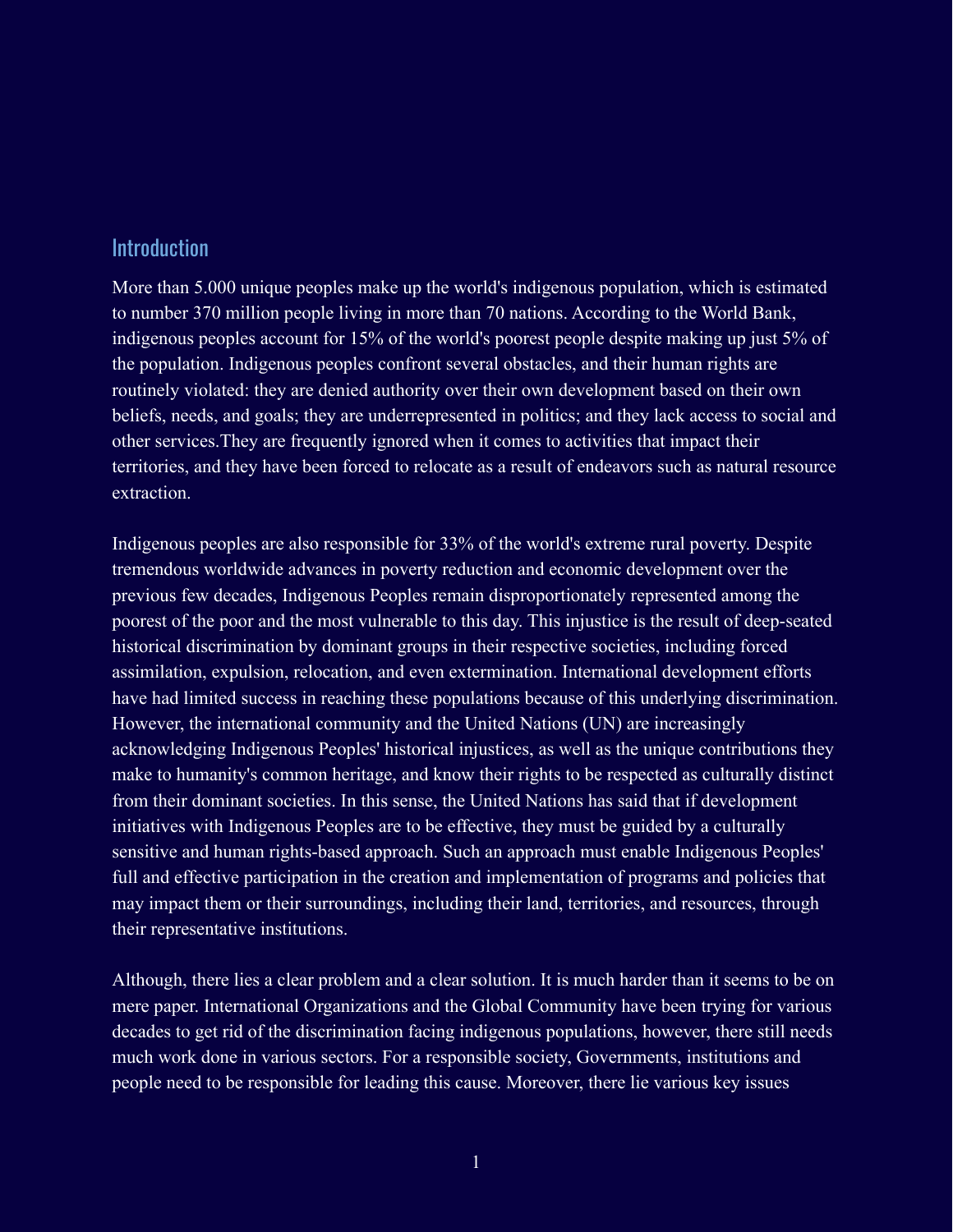encompassing this topic which need to be carefully looked upon. The world needs to ensure the end of discrimination once and for all, as such, humanities actions are what define how, what, where, and when should discrimination end. With rapid responses and slow solution based approaches implemented over time for the issues mentioned below.

# Key Terms

**Indigenous Populations:** Indigenous peoples are inheritors and practitioners of unique cultures and ways of relating to people and the environment. They have retained social, cultural, economic and political characteristics that are distinct from those of the dominant societies in which they live (UN department of Economic and Social Affairs). Although this definition is yet to be recognized by governments World-wide having various contentions on such, there needs to be a more clear definition for legislative purposes.

**Employment:** Usually refers to the act of having a paid job wherein a person receives a certain amount of remuneration for their work.

**Vocational Training:** Refers to a certain type of education that specifically prepares a person with the relevant training and skills for a specific and technical profession.

**Discrimination:** Discrimination is the act of making unjustified distinctions between human beings based on the groups, classes, or other categories to which they are perceived to belong. People may be discriminated against on the basis of race, gender, age, religion, or sexual orientation, as well as other categories. Although in this case it refers to the discrimination against Indigenous people.

**Direct Discrimination:** Direct discrimination refers to rules, policies or practices that exclude or disadvantage certain individuals because they belong to a particular group or because they have certain characteristics (example: indigenous origin, sex, religion, etc.). This form is generally easier to identify. (International Labour Organization).

**In-Direct Discrimination:** Indirect discrimination is often hidden, more subtle and therefore more difficult to identify. It occurs when apparently neutral measures (rules, policies or practices) have a disproportionately adverse impact on one particular group. Even well-intended measures may be discriminatory (International Labour Organization).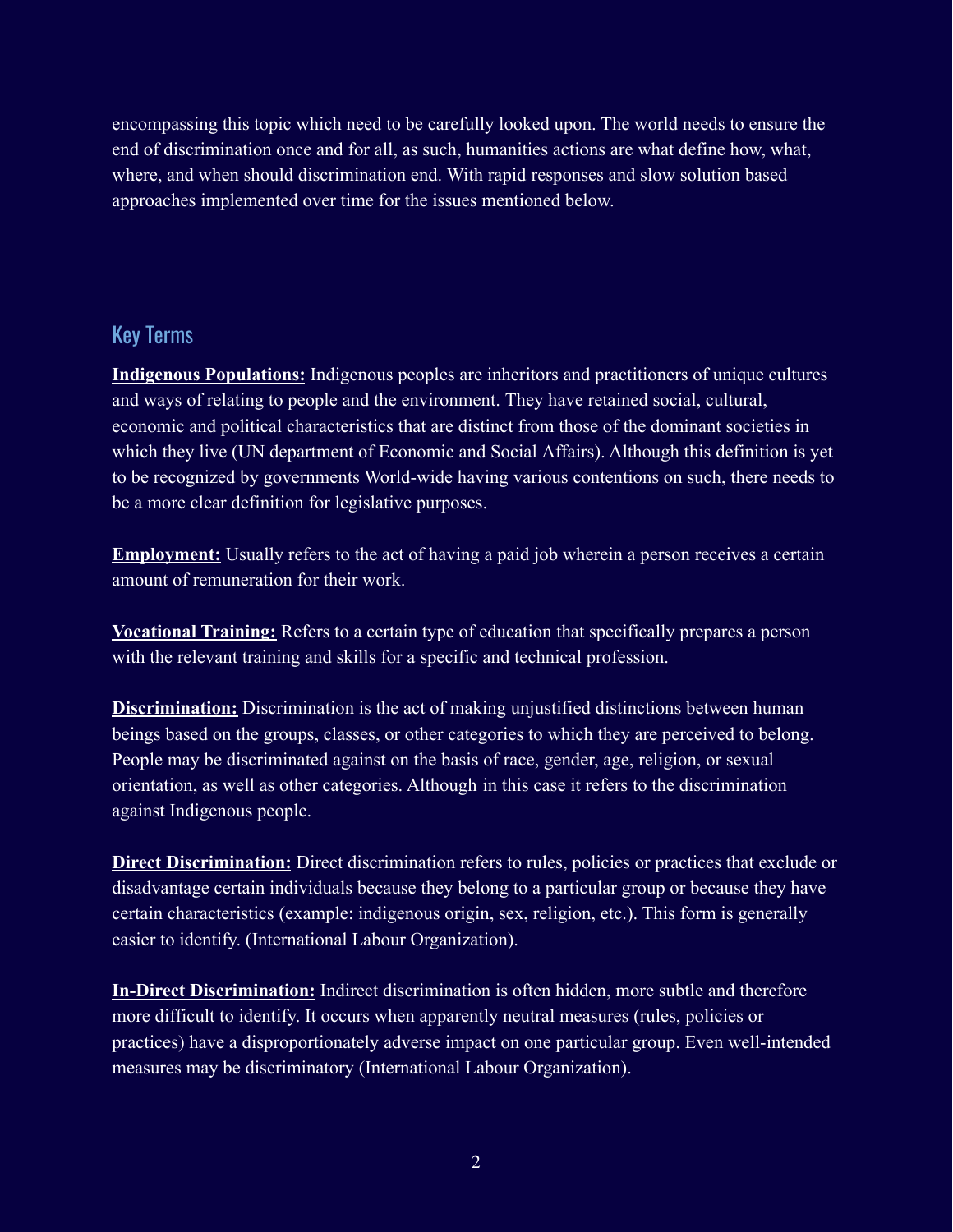**Assimilation:** In this case, Cultural Assimilation is when members of an ethno-cultural group (such as minority populations or indigenous populations) are generally thought to assume a larger established group's values, characteristics, beliefs and behaviours. Otherwise known to be absorbed into the larger group, which causes the loss of characteristics, culture and tradition of the absorbed group

**Expulsion:** In this case Ethnic expulsion refers to the systematic expulsion or elimination of a group from a certain region or society by means such as forced emigration, deportation or even genocide.

**Relocation:** The act of moving to a new place or region to completely start from scratch one's livelihood, home or business.

**Displacement:** The act or process of moving someone or something from their place and position. In this case it would refer to the Indigenous people and their displacements all across the globe.

**Self-Determination:** Self Determination refers to every person's ability to make choices and implement actions with controlling their lives without external compulsion or interference.

**Self Identification:** The ability to categorize or assign a particular characteristic to oneself. Usually in this case refers to giving Indigenous peoples the ability of self identification.

# Background Information

#### **Defining, Identifying and Legislating policies for Indigenous populations**

There is no globally recognized definition of Indigenous Peoples at the moment. Rather, the UN system has taken the approach of providing criteria for identifying Indigenous Peoples to whom certain instruments or policies should apply. In this regard, the International Labour Organization (ILO)'s Indigenous and Tribal Peoples Convention (1989) applies to peoples "who are regarded as indigenous on account of their descent from the populations which inhabited the country, or a geographical region to which the country belongs, at the time of conquest or colonization or the establishment of present state boundaries and who, irrespective of their legal status, retain some or all of their own social, economic, cultural and political institutions."

Self-identification is also an important requirement for identity, according to the Convention. Importantly, the United Nations Declaration on the Rights of Indigenous Peoples (UNDRIP)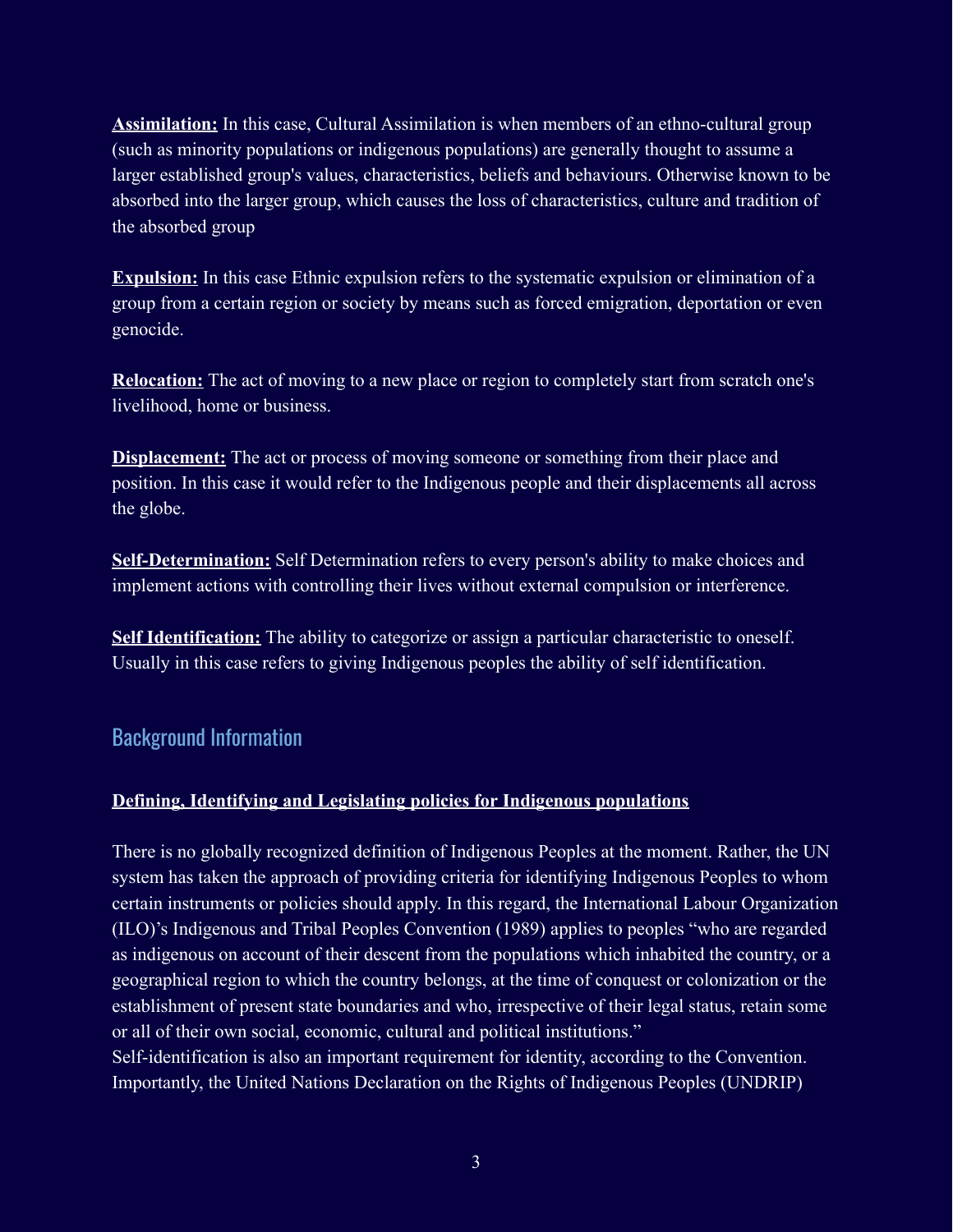(2005) preparatory work demonstrates that a definition of the word was not attainable at the time and was not required for UNDRIP's approval. Rather, the United Nations Declaration on the Rights of Indigenous Peoples (UNDRIP) recognizes Indigenous Peoples' right to "determine their own identity or membership in accordance with their customs and traditions," as well as "determine the structures and membership of their institutions in accordance with their own procedures".

However, in the framework of development programs and policies, unique and specialized standards for the identification of Indigenous Peoples exist. The World Bank, for example, has a set of criteria for determining the presence of Indigenous Peoples in the areas where its investment programs have an impact. When an indigenous people is present in the project area, World Bank Operational Policy 4.10 on Indigenous Peoples is adopted being:

"…distinct, vulnerable, social and cultural group possessing the following characteristics in varying degrees: (a) self identification as members of a distinct indigenous cultural group and recognition of this identity by others; (b) collective attachment to geographically distinct habitats or ancestral territories in the project area and to the natural resources in these habitats and territories; (c) customary cultural, economic, social, or political institutions that are separate from those of the dominant society and culture; and (d) an indigenous language, often different from the official language of the country or region."

It's worth noting that the World Bank policy also applies to people who have lost collective attachment to their lands or territories as a result of forced relocation or absorption into metropolitan regions. Indigenous Peoples are also referred to as "indigenous ethnic minorities," "aboriginals," "hill tribes," "minority nationals," "scheduled tribes," or "tribal groupings" in different states, according to World Bank policy.

In reality, there are many geographical variations in how Indigenous Peoples' rights are seen. Uncertainty over identifying standards has hampered efforts to address Indigenous Peoples' rights in Africa and Asia. The word isn't often associated with foreign colonization in these areas. In Africa, for example, there is a debate about whether individuals of African ancestry may be called indigenous to the continent if the literal definition of the term is followed. A similar issue exists in Asia, where a number of governments argue that the notion of Indigenous Peoples as separate tribes does not apply to them, claiming that their whole population is indigenous. Identification policies that consider Indigenous Peoples as "primitive" or "backwards" are also widespread in Asian countries, and are part of policies aimed at assimilating them into the mainstream society. Indigenous Peoples are widely recognized in Latin American governments, although they are frequently excluded from national development programs and participatory procedures.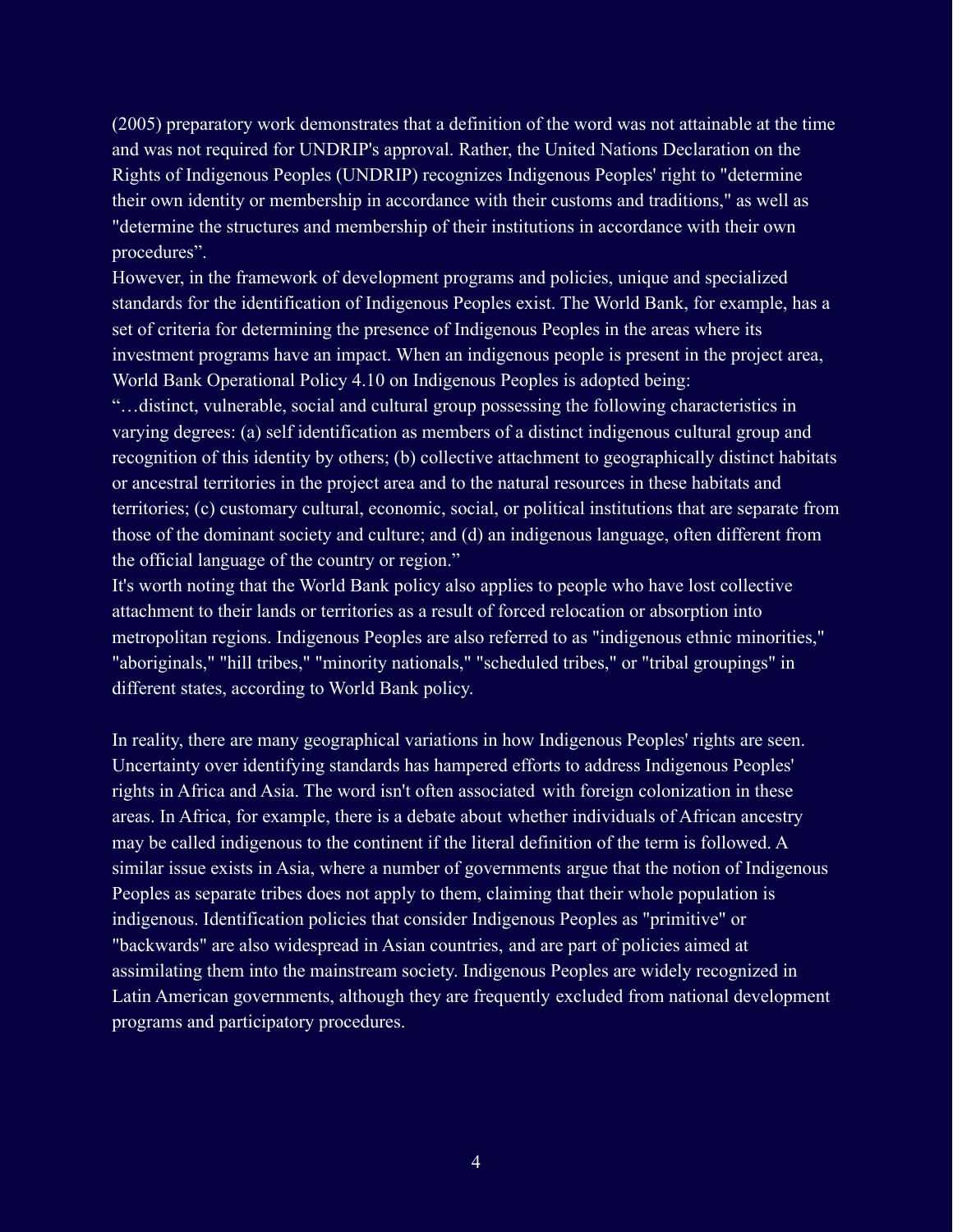Keeping in mind that Article 33 of the United Nations Declaration on the Rights of Indigenous Peoples emphasizes the importance of indigenous peoples' self-identification and self-creation of identity, as indigenous peoples must identify themselves as indigenous.

Although, this still brings a lot of loopholes and various blank spaces to explore in terms of merely defining who are indigenous people.

#### **Restrictions on the access to land and resources**

The lack of acknowledgment of indigenous peoples' rights to lands, territories, and resources is the most serious issue they confront in their traditional occupations. Due to land grabs, large-scale construction projects, population transfers, and the formation of protected areas, many people have been marginalized and alienated. The relevance of indigenous peoples' traditional vocations in the quest of poverty reduction, food security, and sustainable development, as well as for the national economy in general, is frequently overlooked by decision-makers.

Traditional jobs are sometimes unfairly dismissed as obsolete or ineffective, and are even outlawed by law in some situations. Environmental degradation, a lack of investments, infrastructure, and social services in indigenous communities, as well as limited access to markets and finance, exacerbate the problem. Malnutrition, low educational outcomes, health issues, rising poverty, unemployment and underemployment, mass emigration from indigenous territories, and the disintegration of social fabric and cultural institutions are all consequences.

The value of Indigenous Peoples' lands, territories, and resources should not be underestimated. Indigenous Peoples across the world have a distinctive trait of collective connection to ancestral lands and territories, which has been acknowledged internationally. Indigenous Peoples have rights to a larger territory that includes their whole surroundings, including natural resources, rivers, lakes, and coastlines, in addition to the lands they occupy. Territories have a significant impact on Indigenous Peoples' identities, livelihoods, and knowledge. Their land practices and livelihoods are based on ancestral beliefs and knowledge systems that are frequently overlooked by formal state organizations. Similarly, the state frequently ignores their traditional governing systems and institutions.

Furthermore, indigenous people frequently reside inside nation governments that have traditionally shown little respect for their particular relationship with their lands and resources, as well as their customary and ancestral ownership. As a result, they have continued to lose authority over their lands, territories, and resources. Indigenous Peoples can only successfully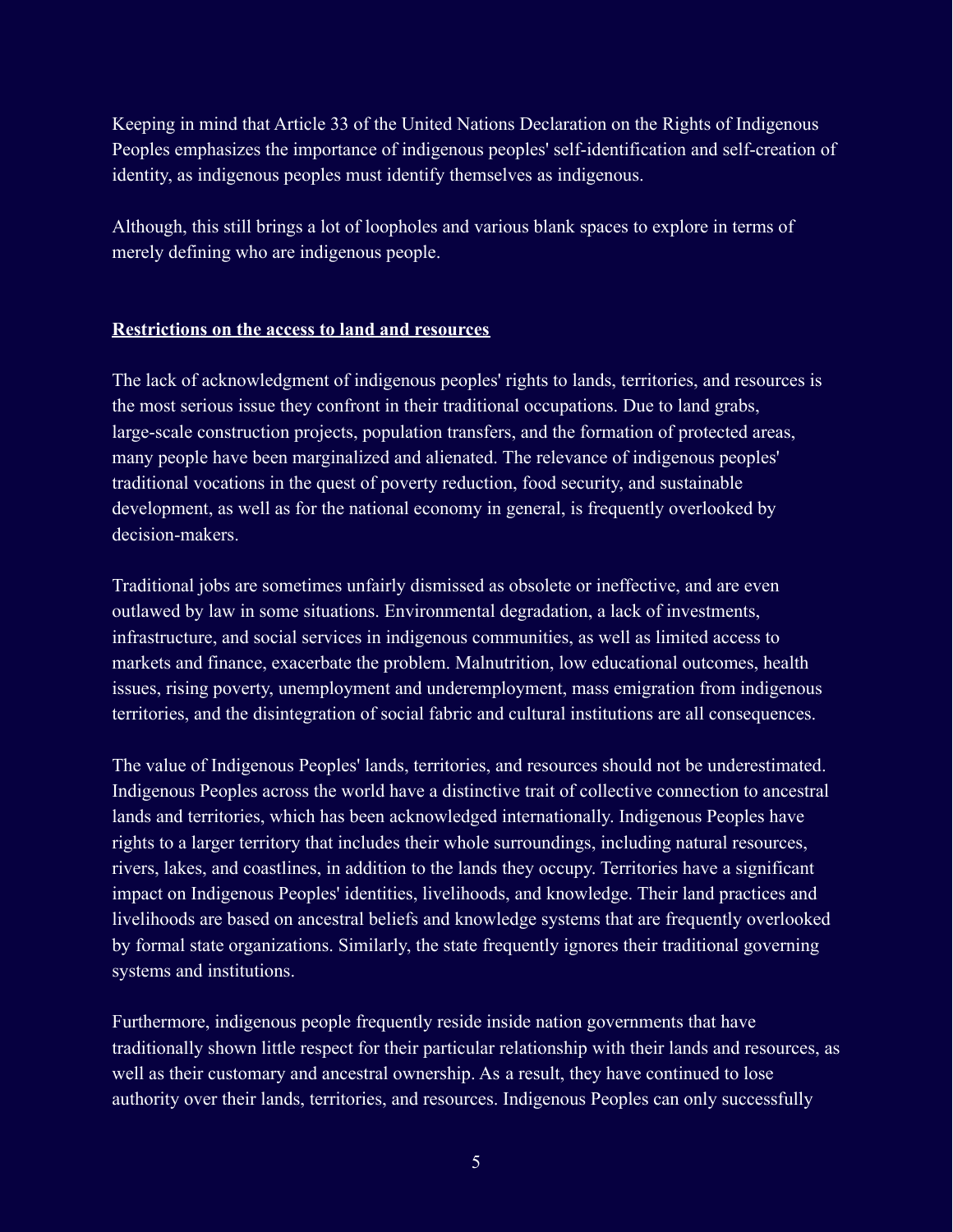decide their own development objectives if these rights are secured. Identification of indigenous lands and territories, respect for traditional norms for the transmission of land rights, and appropriate resources in national legal systems for settling land claims are some of the specific methods that might enable this acknowledgment.

#### **Discrimination in employment**

Many indigenous peoples have had bad experiences with national and international labour markets, where they have been exploited or incorporated in the most disadvantageous way possible, such as as bonded labourers in colonial regimes. As a result, most indigenous and tribal cultures have evolved diverse economies that include subsistence and market-oriented production as well as many forms of employment. Several people are forced to move – either temporarily or permanently – in pursuit of jobs and economic possibilities outside indigenous lands.

However, only a small percentage of indigenous employees acquire well-paid employment in the official sector, while the majority take up labour in the informal economy, where they earn poor pay and have little social protection. Indigenous people are frequently seen working as domestic, agricultural, or construction labourers, or as small-scale street sellers in developing nations. Discrimination against indigenous employees is also a well-known issue in wealthier nations, where many indigenous people are unemployed or rely on government assistance. Prejudice against indigenous peoples' traditional livelihood methods and professions may result from a lack of respect for their rights and customs, as well as discrimination against indigenous peoples seeking employment and economic possibilities beyond their customary areas. There is a general shortage of accurate data and statistics concerning indigenous peoples, and much less understanding about their specific vocation and job status. Where information is available, however, it shows that indigenous peoples are discriminated against and consequently belong to the lowest portions of society, with limited possibilities to pursue their preferred profession or obtain work.

Indigenous peoples confront a number of hurdles and disadvantages while seeking jobs or occupations in the national and worldwide labour markets, as outlined above..Because their knowledge and abilities are undervalued and they have limited access to formal education and vocational training, many indigenous workers are unable to compete on an equal basis. Indigenous people are frequently incorporated into the labour market in precarious ways that violate their basic labour rights. Furthermore, Indigenous employees earn less, and their earnings are lower when compared to the number of years of schooling they have finished, than their non-indigenous counterparts. With higher levels of education, the disparity widens even further.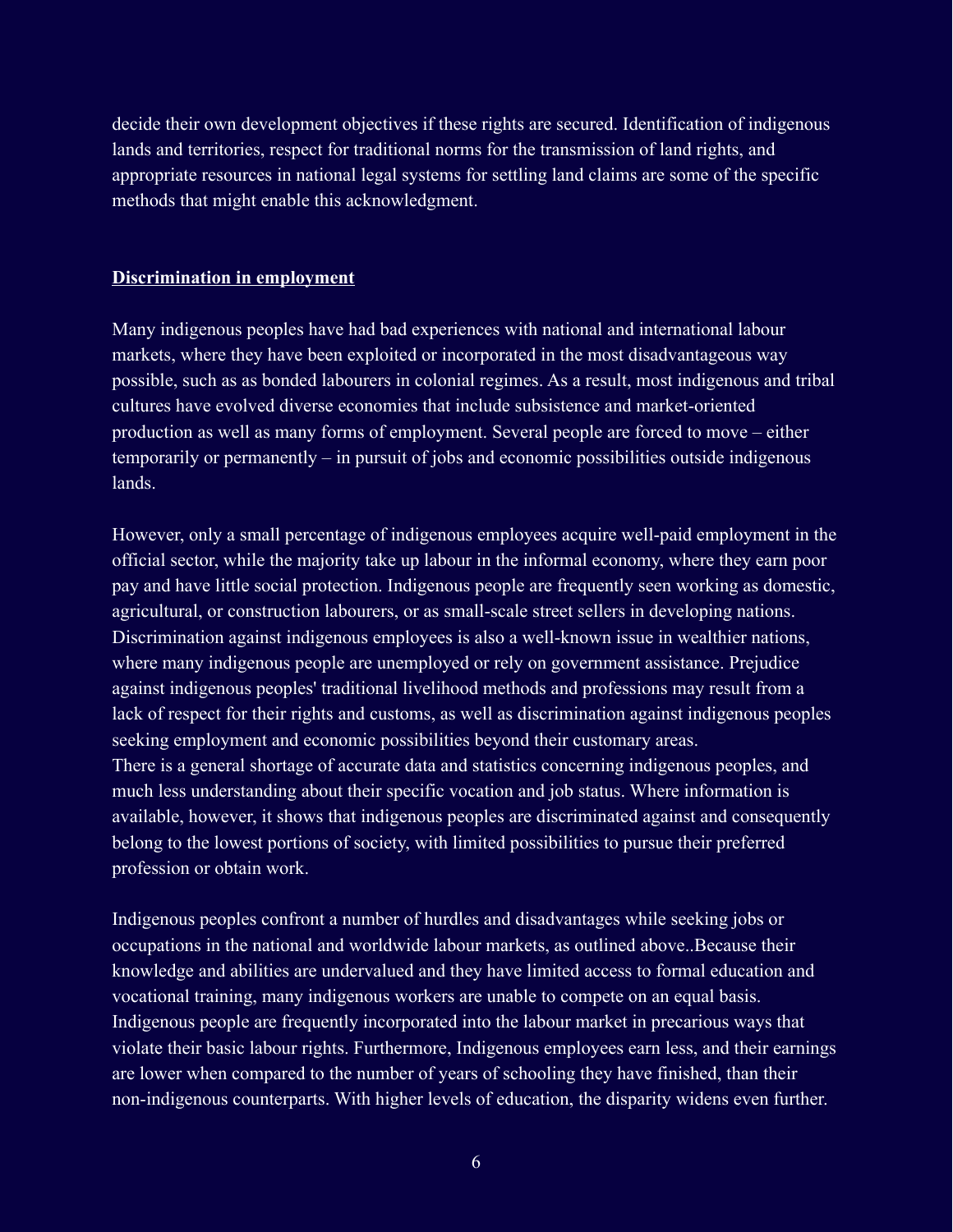#### **Limited Access to Education and Vocational Training**

The UN Declaration on the Rights of Indigenous Peoples, which states in Article 14 that "Indigenous peoples have the right to establish and control their educational systems and institutions providing education in their own languages, in a manner appropriate to their cultural methods of teaching and learning," protects indigenous peoples' right to education.

A number of other international human rights documents, notably the Universal Declaration of Human Rights, guarantee indigenous peoples' right to education. Furthermore, Goal 4 of the 2030 Agenda for Sustainable Development asks for the vulnerable, such as individuals with disabilities, indigenous peoples, and children in precarious situations, to have equitable access to all levels of education and vocational training.

Despite these tools, most indigenous peoples' right to education has not been completely realized, and there is a major education gap between indigenous peoples and the mainstream population.

Indigenous traditions, languages, and customs were frequently disregarded or discouraged when states and religious groups created formal education for indigenous peoples. The education sector is a unique arena that not only reflects and condenses indigenous peoples' historical injustices, discrimination, and marginalization, but also their ongoing battle for equality and respect for their rights as peoples and persons.

Stigmatization of indigenous identity and low self-esteem among indigenous students; discriminatory and racist attitudes in the school environment, including in textbooks and materials and among non-indigenous students and teachers; language barriers between indigenous learners and teachers; insufficient resources and low priority for education are all barriers to indigenous students' education.

As such many steps need to be taken for example: Indigenous peoples should have access to culturally and linguistically appropriate education that does not promote or result in undesired assimilation; Indigenous children, teenagers, and adults should get language instruction in their mother tongue; Language revitalization programs should be included into the school system where indigenous languages are not the mother tongue (i.e. where the language is not being transferred). Furthermore, Indigenous women and girls frequently fall behind other sectors of the population in terms of educational achievement. Indigenous women and girls must be given special attention to ensure that they have access to and benefit from education.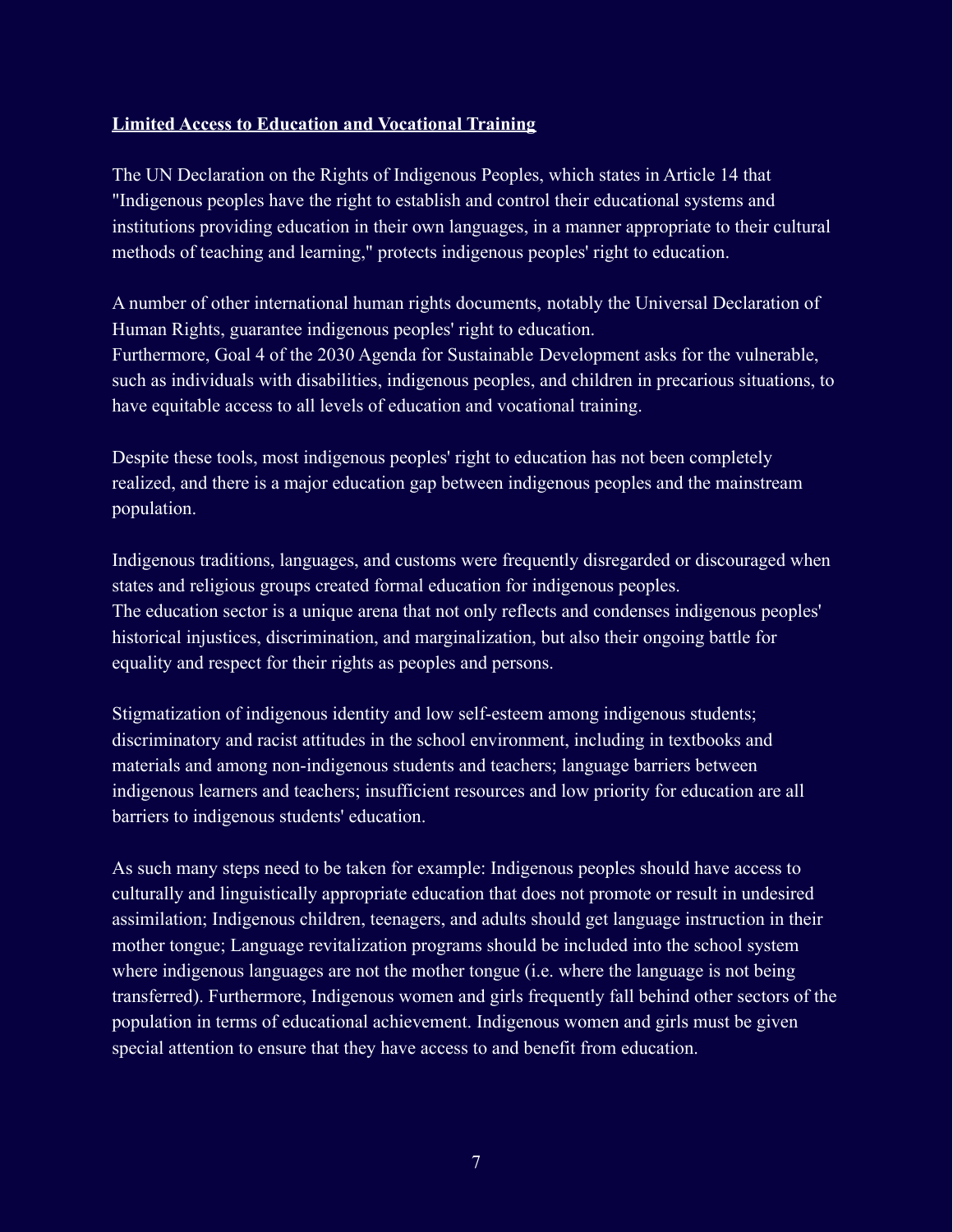Lastly, Second chances, vocational training, and adult literacy education programs are key components of inclusive education that provide indigenous peoples with several long-term advantages.

#### **Discrimination against Indigenous Women**

Indigenous men and women are affected differentially by prejudice in job and occupation, and gender may be a factor in discrimination against indigenous women. Indigenous women face more discrimination in the workplace than both indigenous males and non-indigenous women. Additionally, indigenous women may face discrimination even inside their own communities. As a result, Many indigenous women have limited access to education and training at all levels, and in relation to that, they are more likely to be unemployed or underemployed. Most are involved in unpaid labour or are paid less for the same amount of effort. Furthermore, they have less access to the materials and official recognition required to advance in their profession or gain employment, resulting in a lack of access to administrative and leadership roles.

There are also instances when women are subjected to more difficult working circumstances, such as those relating to working hours and occupational safety and health. Moreover, because they frequently have to seek jobs outside of their communities, women are particularly exposed to sexual assault, harassment, and trafficking. Finally, they are constrained by discriminatory cultural norms that, for example, restrict girls from receiving an education or from inheriting property or participating in decision-making processes in indigenous groups and elsewhere.

Indigenous women have played a major role in the promotion of gender equality within their communities, as well as mainstreaming a gender perspective into campaigning for indigenous people's human rights, while often being discriminated against. Even when contemplating prejudice against indigenous people, these responsibilities and activities must be more widely acknowledged by the international community, and greater action in Gender Equality must be taken.

#### **Discrimination in Healthcare towards Indigenous People**

Discrimination in the health care system has a direct negative impact on health and wellbeing. Experiences of discrimination are considered a root cause for the health inequalities that exist among Indigenous peoples. Experiences of discrimination are commonplace, with patients noting abusive treatment, stereotyping, and a lack of quality in the care provided, which discourage Indigenous people from accessing care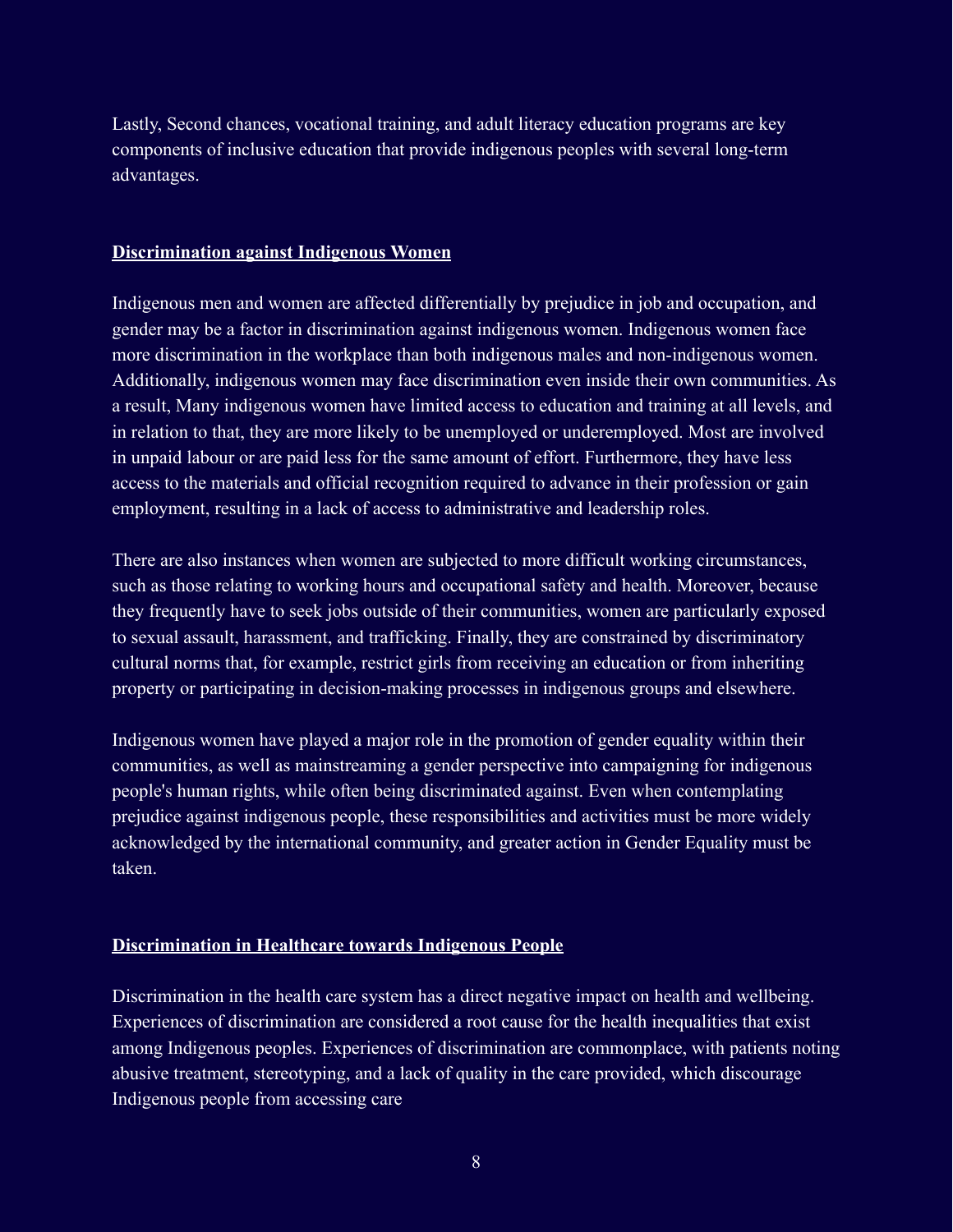Indigenous peoples' narratives about poor treatment by health care providers draw clear conclusions that racism was a factor in those interactions. Stories of misdiagnoses of late-stage cancers to assumptions of drunkenness of patients with acute health episodes demonstrate that the health concerns of Indigenous people are often disregarded by health care professionals.

Healthcare being a fundamental and basic human right needs to be accessible equitably to one and all as it solves the question of life and death. Governments and Institutions needs to look upon their healthcare systems and have to pass or follow strictly policies that avoid discrimination at all times. There also needs to be better measures for the treatment of Indigenous people such as allocating professionals that speak the same language or understand similar concerns. Most important Indigenous people have to be treated like any other patient and this could be the first step towards ending discrimination again them.

#### **Tourism and its effect on Indigenous populations**

Unsustainable tourism is a major issue. The commercialization of indigenous heritage is frequently a side consequence of government and private sector efforts to develop the tourism business. When it comes to indigenous peoples' traditional knowledge, oral traditions, and other material that they consider intellectual property, the packaging of experiences labeled as "genuine" can be insulting. Even in cases where culture is not packaged in this way, historically holy locations are frequently disregarded or mistreated by foreign corporations or visitors, prompting indigenous people to assert that a lack of acknowledgment of their land rights is at the core of the unpleasant reality brought on by tourism. Even when corporations try to include local populations, tensions over land usage arise since tourist businesses are typically controlled by persons from outside indigenous communities. In the worst-case scenarios, tourism operations have forcibly evicted indigenous communities. Some experts anticipate that indigenous cultures will deteriorate until they vanish unless national laws ensuring real access to and ownership of land for indigenous peoples are implemented and enforced.

Furthermore, Indigenous peoples live in some of the world's most biodiverse places, and their spiritual, cultural, social, and economic ties to their ancestral lands are frequently dependent on the biodiversity found there. Despite this, the environment and the rights of indigenous populations who are inextricably linked to it are sometimes overlooked in favor of economic gains. Tourism infrastructure, particularly electrical and transportation infrastructure, has the potential to damage flora and animals, as well as contaminate natural water supplies used by indigenous populations.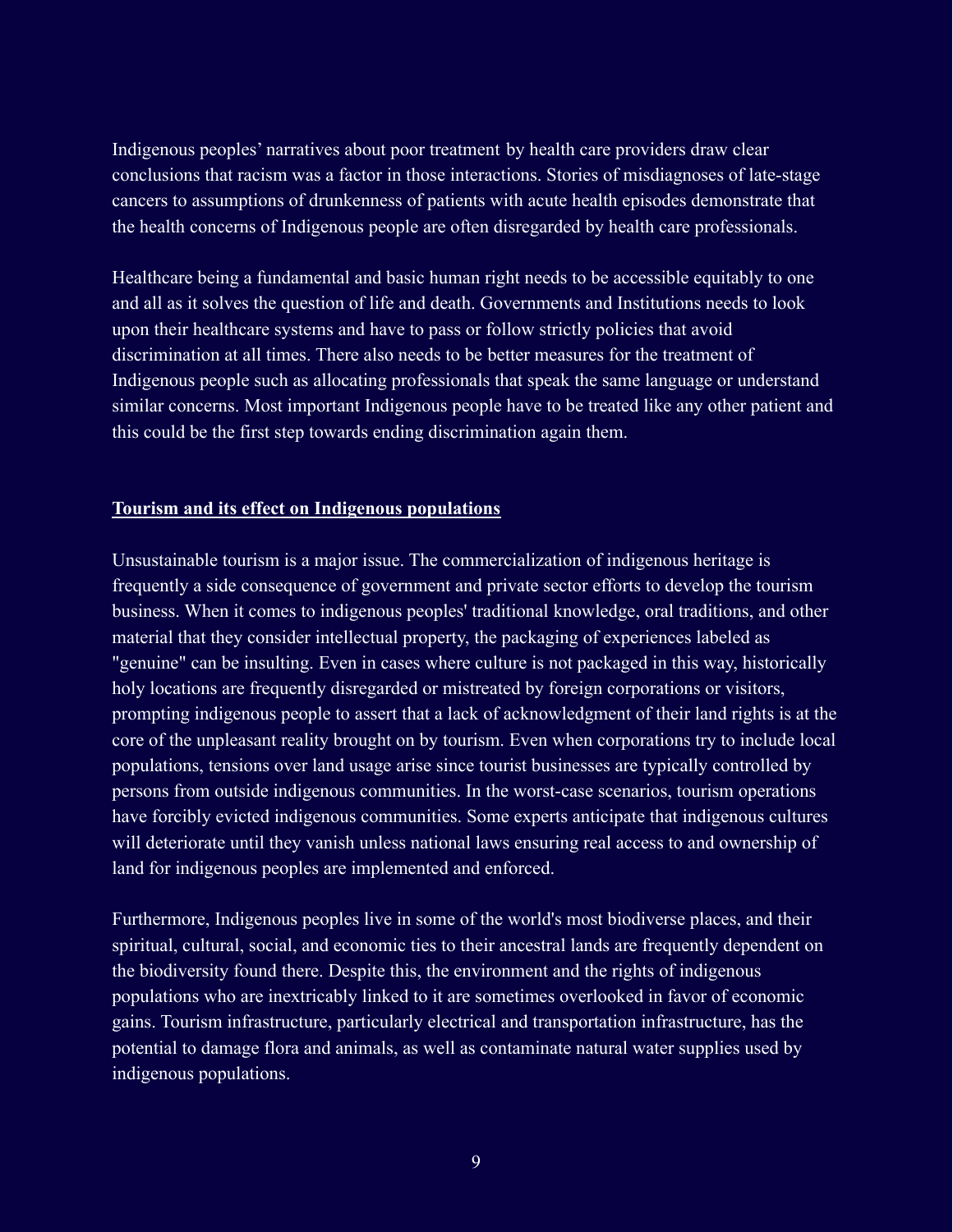Despite the fact that tourism has hurt many indigenous peoples, indigenous tourism is in great demand, and many indigenous communities seek to gain from it. Indigenous tourism is defined as tourism "in which indigenous peoples are directly involved either through control or by having their culture serve as the essence of the attraction." When done responsibly, indigenous tourism can generate economic and environmental benefits, assist indigenous peoples in realizing their right to development, and, in the long run, contribute to the achievement of the SDGs.

| <b>Date</b> | <b>Name</b>                                                                                                         | Importance                                                                                                                                                                                                                                                                                                                                                                                      |
|-------------|---------------------------------------------------------------------------------------------------------------------|-------------------------------------------------------------------------------------------------------------------------------------------------------------------------------------------------------------------------------------------------------------------------------------------------------------------------------------------------------------------------------------------------|
| 1944        | Declaration of<br>Philadelphia                                                                                      | States that " all human beings, irrespective of<br>race, creed or sex, have the right to pursue both<br>their material well-being and their spiritual<br>development in conditions of freedom and dignity,<br>of economic security and equal opportunity "                                                                                                                                      |
| 1948        | The Universal<br>Declaration of Human<br><b>Rights (UDHR)</b>                                                       | It is an international document adopted by the<br>United Nations General Assembly that enshrines<br>the rights and freedoms of all humans.                                                                                                                                                                                                                                                      |
| 1957        | <b>International Labour</b><br>Organizations<br>Convention No. 107                                                  | The first international legal document on the<br>subject of the rights of Indigenous Peoples was the<br>ILO's Indigenous and Tribal Populations<br>Convention.                                                                                                                                                                                                                                  |
| 1958        | <b>International Labour</b><br>Organizations<br>Convention No. 111<br>accompanied with<br>recommendation No.<br>111 | Most States have accepted international obligations<br>to achieve the realisation of the right to decent<br>work, without discrimination of any<br>kind. Convention No. 111 is one of the eight<br>fundamental ILO Conventions and has been ratified<br>by 165 countries. The Convention is accompanied<br>by the Discrimination (Employment and<br>Occupation) Recommendation, 1958 (No. 111). |
| 1966        | The International<br>Covenant on Civil and                                                                          | In accordance with the UN Charter, it<br>acknowledges the freedom to seek economic,                                                                                                                                                                                                                                                                                                             |

# Major Countries and Organizations Involved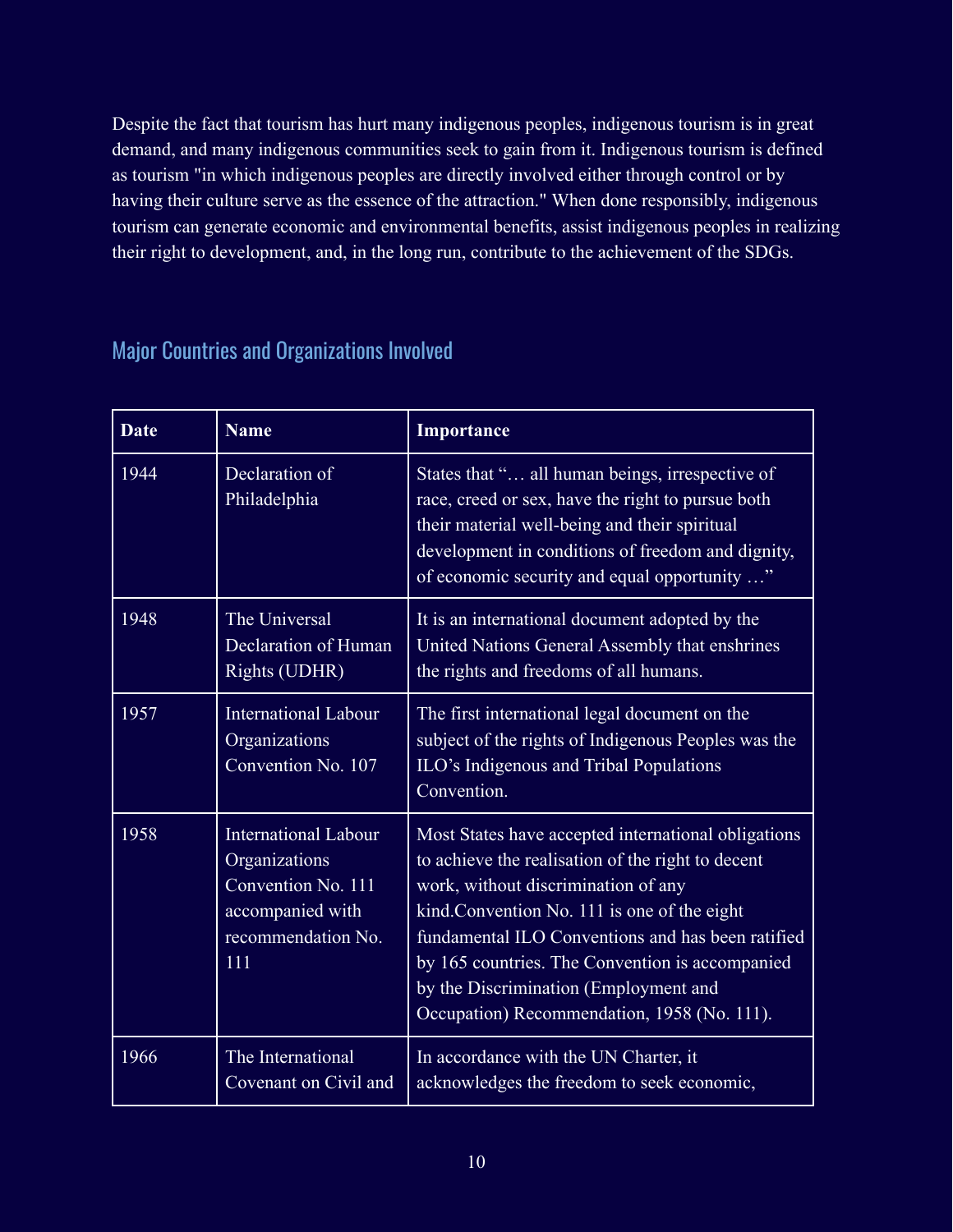|      | <b>Political Rights</b><br>(ICCPR)                                                             | social, and cultural growth, as well as the right to<br>self-determination. Furthermore, it grants ethnic,<br>religious, or linguistic minorities the right to enjoy<br>their own culture.                                                                                         |
|------|------------------------------------------------------------------------------------------------|------------------------------------------------------------------------------------------------------------------------------------------------------------------------------------------------------------------------------------------------------------------------------------|
| 1966 | The International<br>Covenant on<br>Economic, Social and<br><b>Cultural Rights</b><br>(ICESCR) | It ensures Economic, social and cultural rights<br>include the right to an. adequate standard of living,<br>the right to education, the right to fair wages and.<br>the right to safe working conditions.                                                                          |
| 1985 | UN Voluntary Fund for<br>Indigenous<br>Populations                                             | The UN Voluntary Fund for Indigenous Peoples<br>offers financial support in the form of grants. These<br>grants aim to help representatives of indigenous<br>communities and organizations to participate in UN<br>mechanisms and processes most relevant to<br>indigenous issues. |
| 1989 | <b>International Labour</b><br>Organizations<br>Convention No. 169                             | Convention 107 was considered obsolete and<br>detrimental to indigenous rights, and Convention<br>169 the Convention on Indigenous and Tribal<br>Peoples, 1989 (No. 169) replaced it in 1989.                                                                                      |
| 1989 | The UN Convention<br>on the Rights of the<br>Child (CRC)                                       | The United Nations Convention on the Rights of<br>the Child is an international human rights treaty<br>which sets out the civil, political, economic, social,<br>health and cultural rights of children.                                                                           |
| 1992 | The UN Convention<br>on Biological<br>Diversity (CBD)                                          | Recognizes the dependence of indigenous<br>communities on biological resources and calls for<br>parties to the CBD to work with indigenous peoples<br>to respect, preserve, and maintain those resources.                                                                          |
| 1993 | Vienna Declaration<br>and Programme of<br>Action (VDPA)                                        | Triggered global momentum for the defense of<br>human rights. Furthermore, the VDPA welcomed<br>the realization of milestones for the empowerment<br>of indigenous peoples such as the International<br>Year.                                                                      |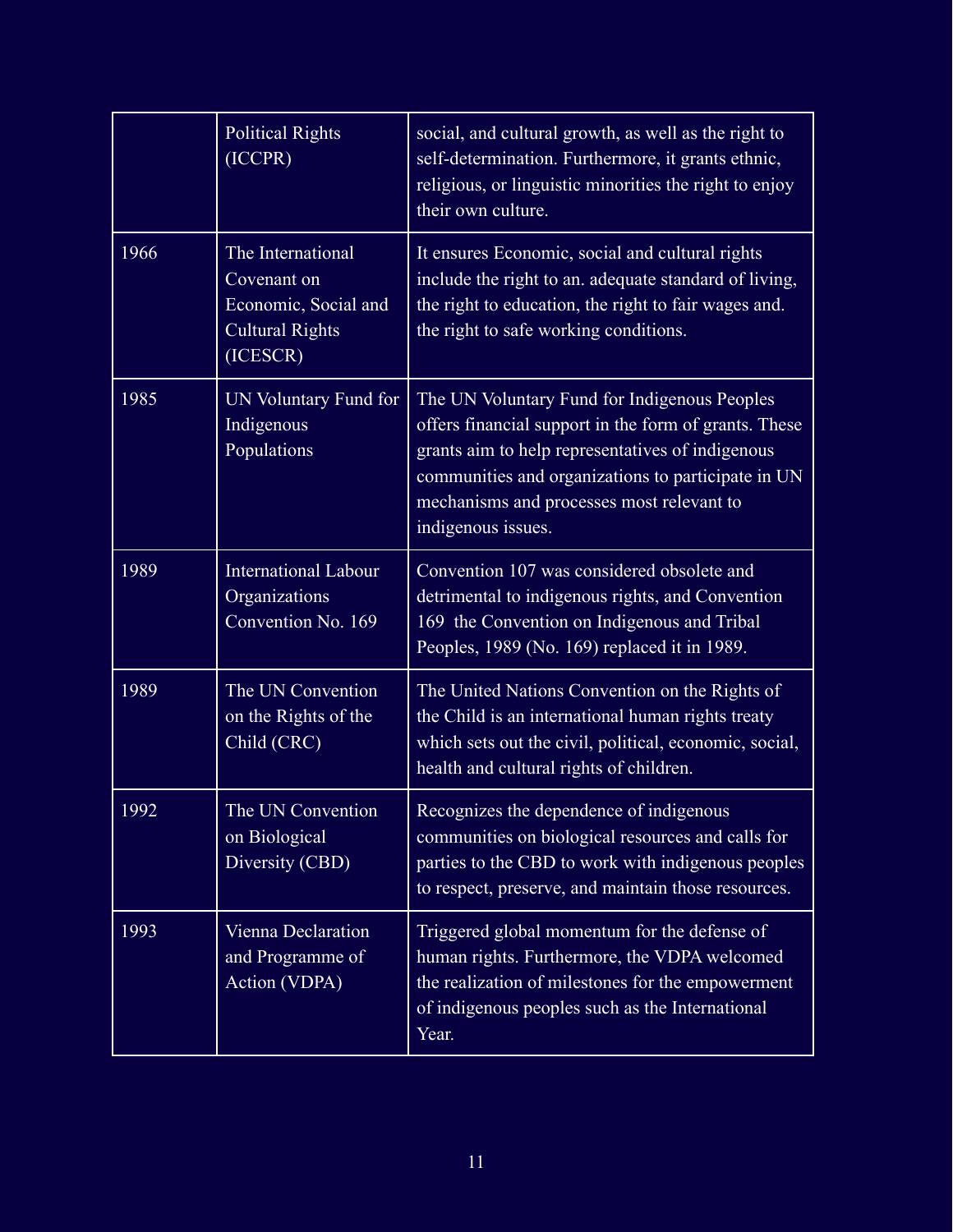| 1993  | International Year of<br>the World's Indigenous<br>People                                                  | The UN General Assembly had proclaimed 1993<br>the International Year of the World's Indigenous<br>People.                                                                                                                                             |
|-------|------------------------------------------------------------------------------------------------------------|--------------------------------------------------------------------------------------------------------------------------------------------------------------------------------------------------------------------------------------------------------|
| 1994  | <b>First International</b><br>Decade of the World's<br><b>Indigenous Peoples</b><br>$(1995 - 2005)$        | The General Assembly launched the First<br>International Decade of the World's Indigenous<br>Peoples (1995-2005) with (resolution 48/163).                                                                                                             |
| 1997  | Clarification of the<br>Convention on The<br>Elimination of All<br>Forms of Racial<br>Discriminiation      | The Committee on the Elimination of Racial<br>Discrimination (CERD) emphasized that the<br>provisions of the 1965 Convention on the<br>Elimination of All Forms of Racial Discrimination<br>also apply to indigenous peoples,                          |
| 2000  | The Permanent Forum<br>on Indigenous Issues is<br>established                                              | After decades of Indigenous leaders pushing for<br>inclusion and representation at the United Nations,<br>on July 28, 2000, the UNPFII was established as a<br>high-level advisory body to the UN Economic and<br>Social Council by resolution 2000/22 |
| 2001. | Special Rapporteur on<br>the Rights of<br>Indigenous Peoples is<br>established                             | The Commission on Human Rights created the<br>office of the Special Rapporteur on the Rights of<br>Indigenous Peoples in 2001.                                                                                                                         |
| 2004  | The Second<br><b>International Decade</b><br>of the World's<br><b>Indigenous People</b><br>$(2005 - 2015)$ | On 22 December 2004, the General Assembly<br>adopted Resolution A/RES/59/174 for a Second<br>International Decade, which commenced on 1<br>January 2005 and concluded in December 2014.                                                                |
| 2007  | Expert Mechanism on<br>the Rights of<br>Indigenous People is<br>established                                | The United Nations Human Rights Council<br>established an Expert Mechanism on the Rights of<br>Indigenous Peoples in 2007.                                                                                                                             |
| 2007  | The United Nations<br>Declaration on the                                                                   | The United Nations Declaration on the Rights of<br>Indigenous Peoples (UNDRIP) is adopted by the                                                                                                                                                       |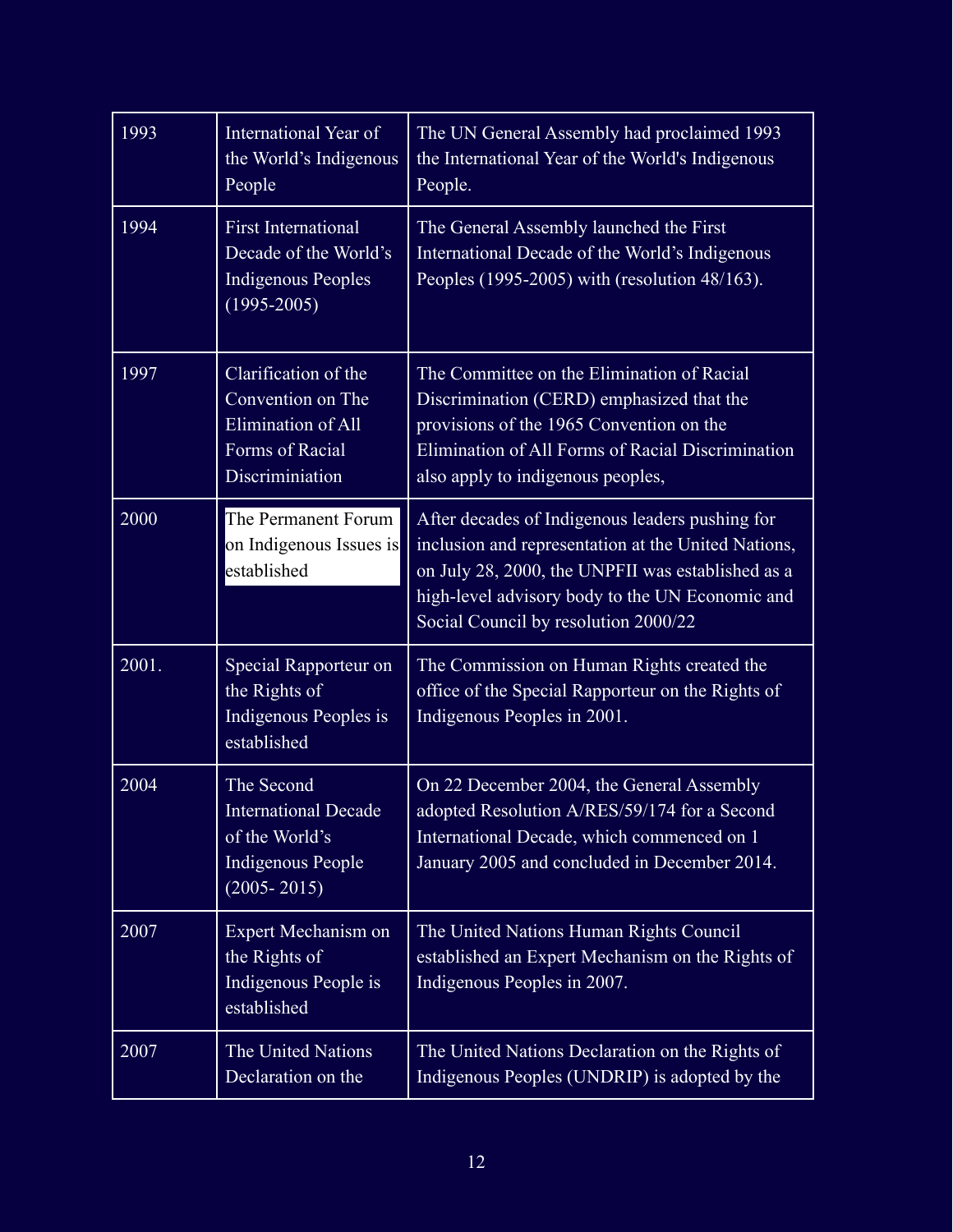|      | Rights of Indigenous<br>Peoples (UNDRIP)                          | General Assembly (A/RES/61/295).                                                                                                             |
|------|-------------------------------------------------------------------|----------------------------------------------------------------------------------------------------------------------------------------------|
| 2014 | The First World<br>Conference on<br>Indigenous Peoples is<br>held | The conference yielded important commitments<br>aimed at enhancing the realization of indigenous<br>rights and the implementation of UNDRIP. |

#### **International Labour Organization (ILO)**

The United Nations' sole tripartite body. Since 1919, the International Labour Organization (ILO) has brought together governments, companies, and workers from 187 member countries to set labour standards, create laws, and implement programs that promote decent work for all women and men.

Since the 1920s, the ILO has been involved with indigenous and tribal peoples' concerns. It is in charge of the Indigenous and Tribal Peoples Convention, 1989 (No. 169), which is the only international treaty dealing entirely with the rights of indigenous peoples and is open for ratification. The ILO's Decent Work Agenda provides as a framework for indigenous and tribal peoples' empowerment, including gender equality and non-discrimination as a cross-cutting concern.

#### **United Nations Educational Scientific and Cultural Organization (UNESCO)**

The United Nations Educational, Scientific, and Cultural Organization (UNESCO), which is in charge of cultural heritage conservation, is the implementing body for the 2003 Convention for the Safeguarding of Intangible Cultural Heritage and runs a number of initiatives to help indigenous peoples. The Local and Indigenous Knowledge Systems program of UNESCO encourages the application of indigenous knowledge in environmental policy formulation.

The World Heritage List, maintained by UNESCO, is a public record of places recognized as having internationally important cultural or natural heritage. Increased visitor activity is common at places listed on the List, which, if not managed correctly, can have a detrimental influence on tourism sites and local populations. To address this, UNESCO and the United Nations World Tourism Organization (UNWTO) have launched the World History and Sustainable Tourism Programme, which aims to bring tourism stakeholders together to enhance site management and conserve local heritage.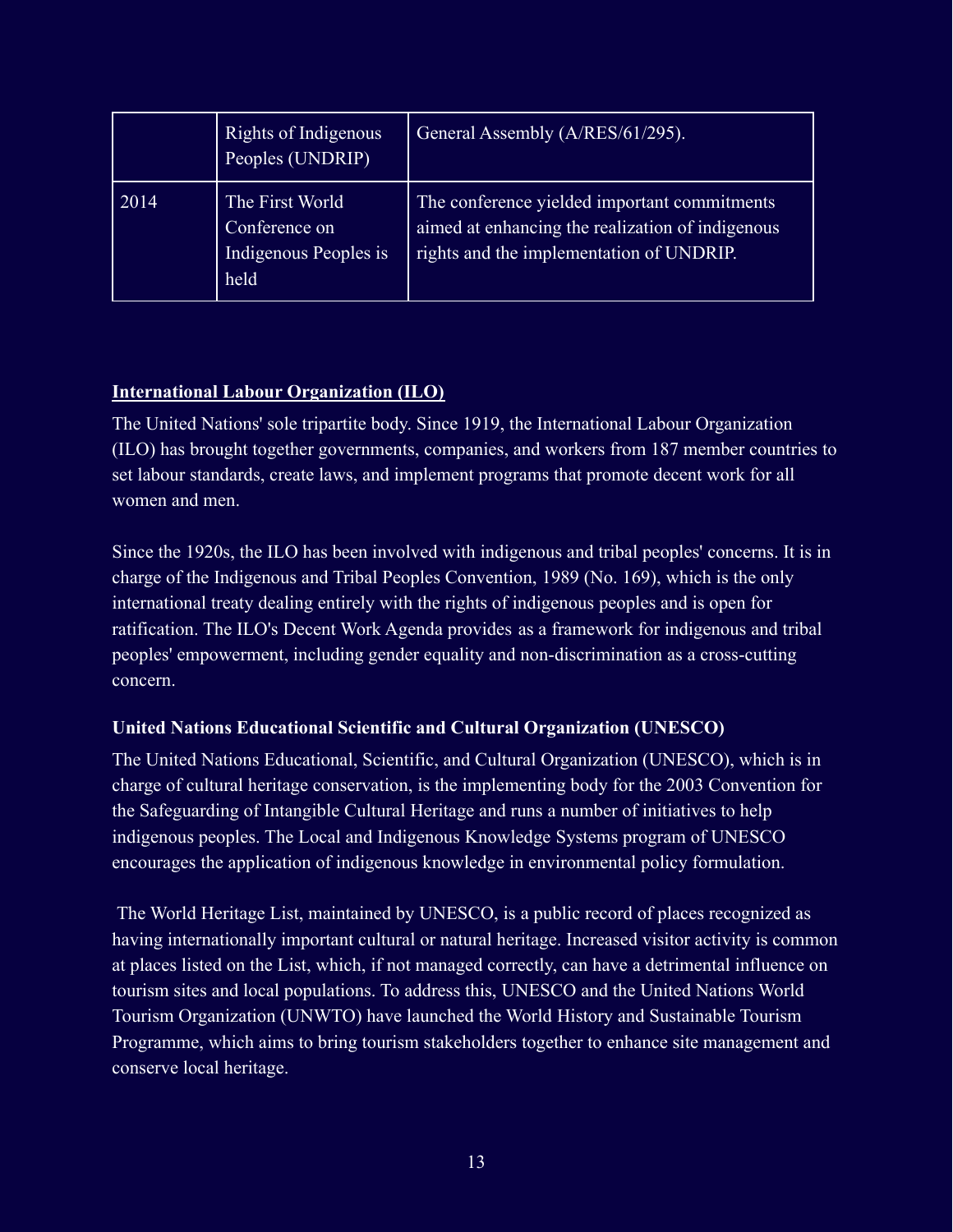#### **United Nations World Tourism Organization (UNWTO)**

The United Nations' World Tourism Organization (UNWTO) is in charge of promoting responsible, sustainable, and universally accessible tourism.

UNWTO, as the world's premier tourist organization, promotes tourism as a driver of economic growth, inclusive development, and environmental sustainability, and provides leadership and assistance to the industry in the advancement of knowledge and tourism policy across the globe.

UNWTO has a panel on indigenous tourism through which it promotes sustainable tourism to boost indigenous economies and to prevent damage to such. It also promotes partnerships with various organizations such asUnited Nations Educational Scientific and Cultural Organization (UNESCO) and The World Indigenous Tourism Alliance (WINTA)

#### **The World Indigenous Tourism Alliance (WINTA)**

The World Indigenous Tourism Alliance (WINTA) was founded on March 27, 2012, in Australia's Northern Territory's Larrakia Nation. The organization was founded on the global, collective aspirations of Indigenous tourism interests. It is an Indigenous initiative based on key human Indigenous rights such as self-determination, self-governance, and the right to maintain and develop their own distinct institutions, as well as the right to maintain and develop cross-border contacts that are critical to maintaining their communities.

WINTA was founded to help six Indigenous tourism organizations form worldwide connections in the future. The World Indigenous Tourism Alliance (WINTA) was established to promote and develop a worldwide network of indigenous people and organizations committed to tourism development. WINTA is dedicated to collaborating on the development and implementation of indigenous tourism initiatives. The group works in the tourist sector to foster relationships and a greater appreciation for indigenous wisdom, values, and expertise.

#### **United Nations Human Rights Council (UNHRC)**

The Human Rights Council is an inter-governmental body within the United Nations system made up of 47 States responsible for the promotion and protection of all human rights around the globe. It has the ability to discuss all thematic human rights issues and situations that require its attention throughout the year.

It lies at the forefront of Protecting the Human Rights of Indigenous populations, drafting and monitoring conventions and declarations and boosting change in Nations Worldwide.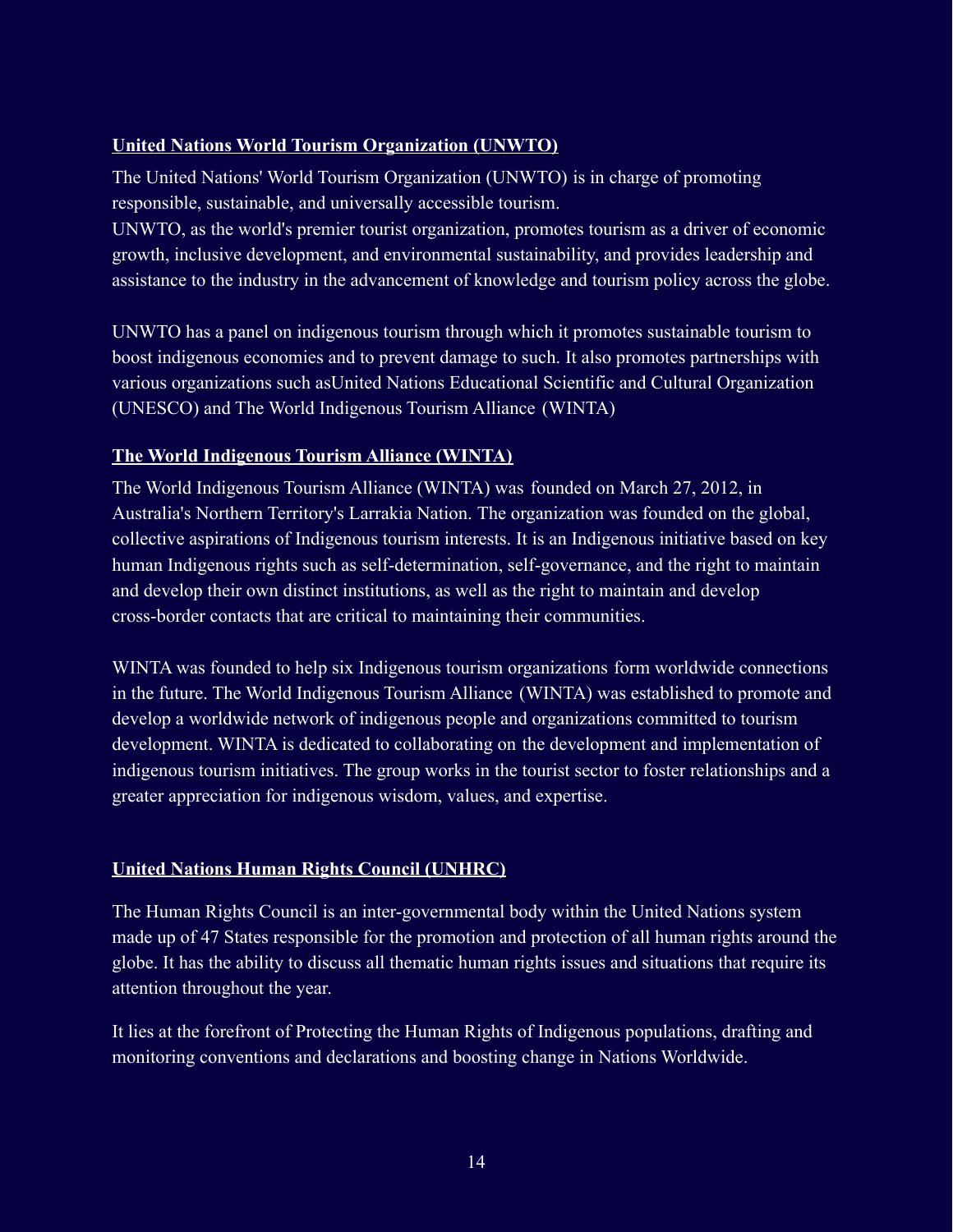#### **The People's Republic of China**

The People's Republic of China (PRC or China) declares itself a united country with a diverse ethnic make-up, and the Constitution treats all ethnicities equally.

The government recognizes 55 minority ethnicities inside its boundaries, in addition to the Han Chinese majority. Minority nationalities account for 111,964,901 people, or 8.49 percent of the country's overall population, according to the 2010 national census. There are additionally 640,101 people in China who belong to "unrecognized ethnic groups." In the Chinese setting, minority nationalities are socially marginalized.

The Law on Regional National Autonomy of the People's Republic of China is a fundamental law governing China's minority nationalities. It entails the creation of autonomous regions, as well as the establishment of their own local administration and the ability to exercise their own language and culture. These regional national autonomous regions cover around 64% of China's total land area.

Despite voting in support of the United Nations Declaration on the Rights of Indigenous Peoples, the Chinese government does not recognize the existence of Indigenous Peoples in the PRC (UNDRIP).

The Chinese government's refusal to recognize Indigenous Peoples inhibits them from contributing meaningfully to climate change and biodiversity conservation efforts in China, as well as from voicing their concerns about threats to their lands, holy places, and natural resource access. While activities on climate change and biological diversity protection are mostly carried out on lands and waterways historically occupied and used by Indigenous Peoples in China, little to no thought has been given to the impact of these actions on the Indigenous Peoples who live in these places.

#### **The Republic of India**

In India, there are 705 ethnic groups classified as Scheduled Tribes.

The Scheduled Tribes are known as Adivasis in central India, which literally means "indigenous peoples." They make up 8.6% of the overall population, with an estimated population of 104 million. Many additional ethnic groups would qualify for Scheduled Tribe status but are not officially recognized, therefore estimates of the overall number of tribal groupings are higher than the official amount.

Several laws and constitutional provisions recognize Indigenous Peoples' rights to land and self-governance in India, including the Fifth Schedule for central India and the Sixth Schedule for some regions of northeast India. The laws intended at safeguarding Indigenous Peoples are riddled with flaws, and their execution is inadequate. The Indian government voted in favor of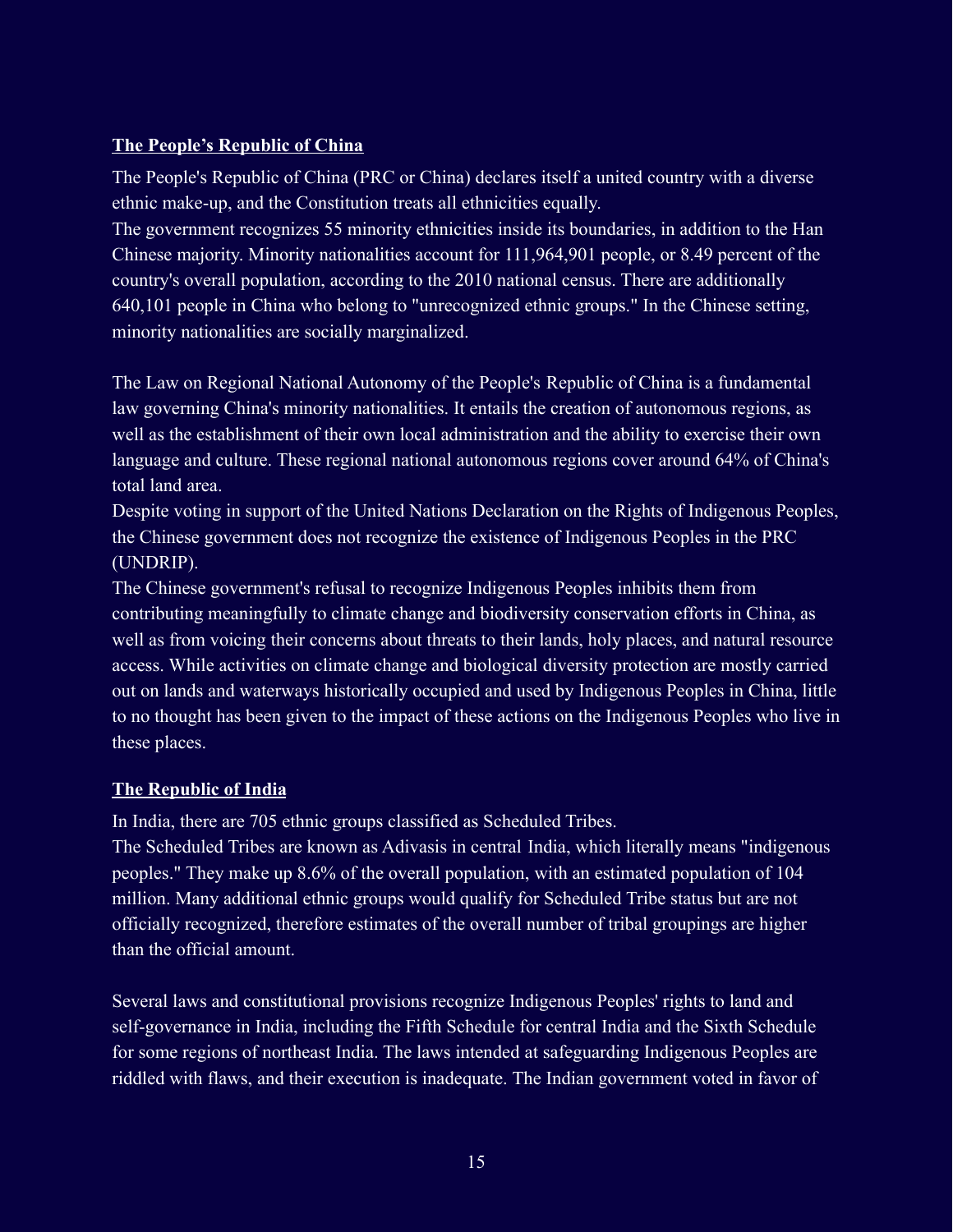the United Nations Declaration on the Rights of Indigenous Peoples (UNDRIP) on the condition that all Indians be deemed indigenous since independence.

#### **The United States of America**

Between 2.5 and 6 million Indigenous people reside in the United States of America, with about 20% living in American Indian regions or Alaska Native communities.

Native groups in the United States are more frequently referred to as Indigenous Peoples. While socioeconomic indicators vary greatly by location, people who identify as American Indian or Alaska Native have a poverty rate of about 27%.

Members of federally recognized tribes are given the formal status of being American Indian or Alaska Native, with certain limitations. In December 2019, the United States recognized 574 Native American tribal organizations as American Indian or Alaska Native tribes, with the majority of them having established national homelands.

Native nations that have been recognized by the federal government are sovereign by nature, but their sovereignty has been limited by the federal government's unilateral designation of them as wards. Although the federal government requires tribal input on a variety of topics, it retains complete control over Indigenous nations. Many Native nations have treaty rights, and the federal government has accepted guardianship of Native peoples, despite the fact that those obligations are sometimes underfunded.

State-recognized and non-recognized American Indian tribes exist, although they are not recognized by the federal government as Native nations.

After voting against the UNDRIP in 2007, the US stated in 2010 that it would embrace it as a moral direction. The ILO Convention No. 169 has not been ratified by the United States. While most American Indians are citizens of the United States, they are also citizens of their own countries.

#### **Republic of Indonesia**

Indonesia has a population of over 250 million people. There are 1,128 ethnic groups recognized by the government. Some Indigenous communities are classified as komunitas adat terpencil (geographically isolated Indigenous communities) by the Ministry of Social Affairs. Many more people, however, self-identify as Indigenous or are thought to be Indigenous by others. Indigenous Peoples are referred to as masyarakat adat in recent government legislation and decrees. The national Indigenous Peoples' organization, Aliansi Masyarakat Adat Nusantara (AMAN), believes that Indonesia has between 50 and 70 million Indigenous Peoples.

Despite the fact that Indonesia is a signatory to the United Nations Declaration on the Rights of Indigenous Peoples (UNDRIP), government officials argue that the concept of Indigenous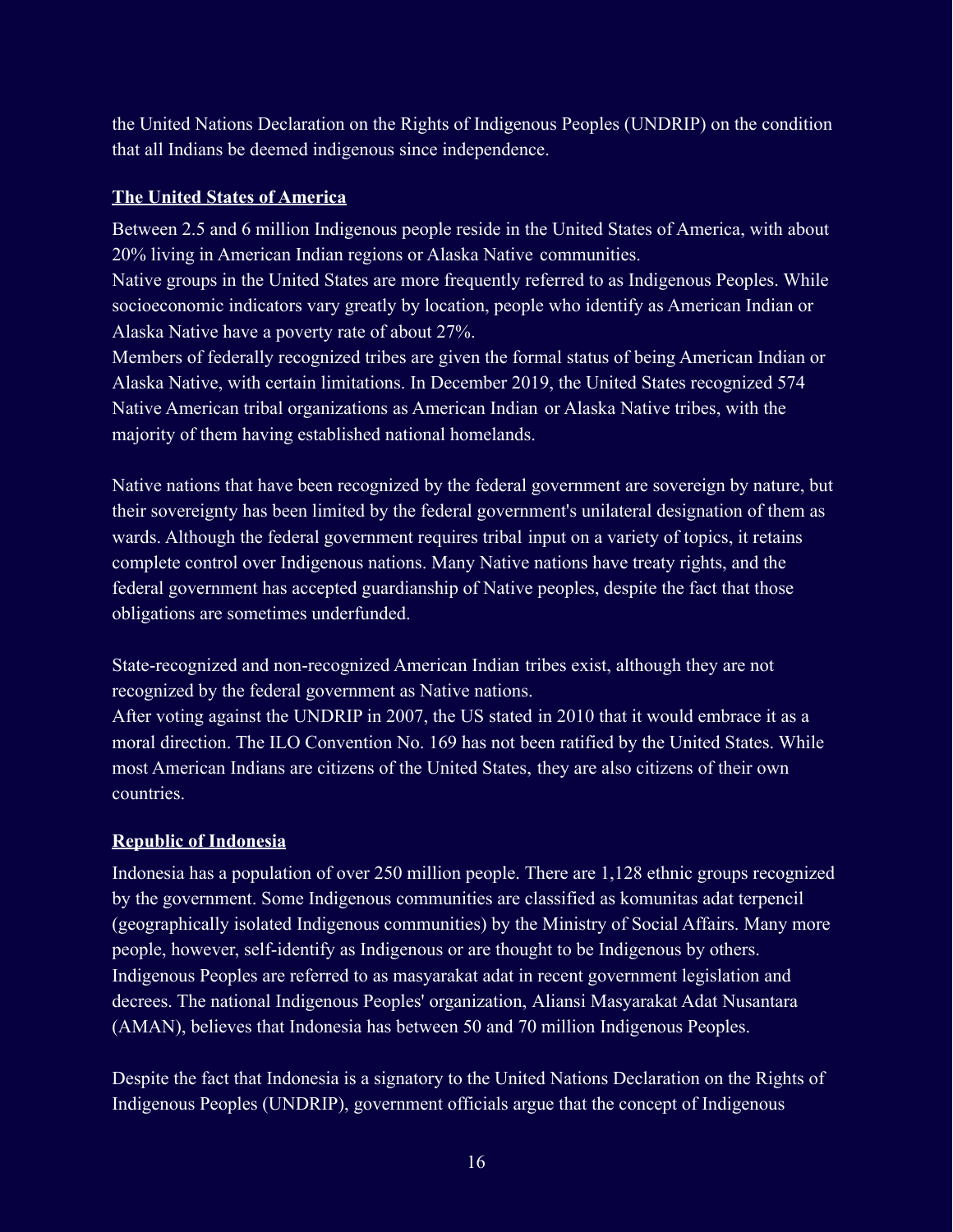Peoples is irrelevant because almost all Indonesians (except ethnic Chinese) are Indigenous and thus have the same rights. As a result, the government has turned down requests from Indigenous communities for particular requirements.

In Indonesia, West Papua boasts the most varied cultures and languages. While Bahasa Indonesia is now the official language, Indigenous Papuans still speak more than 250 tribal dialects. West Papuans have been seeking independence from Indonesia since Indonesia seized the territory from the Netherlands in 1969. The struggle and bloodshed lasted until the Indonesian government enacted a Special Autonomy Law for the province, which was formerly known as Irian Jaya to Papua, in 2001, after which the Indonesian government forcefully separated Papua and West Papua into two provinces.

#### **Federal Democratic Republic of Ethiopia**

Ethiopia's Indigenous Peoples account for a substantial percentage of the country's estimated 105 million inhabitants.

Pastoralists and sedentary farmers account for around 15% of the population, with the Ethiopian lowlands accounting for about 61 percent of the country's overall area.

Ethiopia is said to contain Africa's biggest cattle population, with a substantial portion of it in the hands of pastoralist groups living on land that has been in high demand from international investors in recent years. Such "land grabbing" has further exacerbated Ethiopia's Indigenous Peoples' already precarious political and economic condition. Many pastoralist groups and small-scale farmers have been forced off their traditional agricultural and grazing grounds as a result of Ethiopia's villagisation program, and Indigenous Peoples' access to healthcare and basic and secondary education remains severely limited.

There is no national legislation that protects them, and Ethiopia has not signed ILO Convention 169 and was not present for the UN Declaration of the Rights of Indigenous Peoples voting (UNDRIP). In recent years, political unrest in Ethiopia has exacerbated the challenges faced by Ethiopia's indigenous peoples.

#### Federative Republic of Brazil

Brazil's Indigenous population totals 896,900 individuals, with 36.2 percent living in cities and 63.8 percent in rural regions. There are 505 Indigenous Lands (TIs) that have been recognized.These territories cover 12.5 percent of Brazil's land (106.7 million hectares) and are home to 517,400 Indigenous people (57.7% of the population). 37.4 percent of Indigenous people in Brazil over the age of five speak one of the 274 indigenous languages.

In 2002, Brazil ratified ILO Convention 169. The legalization of Indigenous Lands is a lengthy bureaucratic procedure that ends with the President of the Republic's ultimate approval; each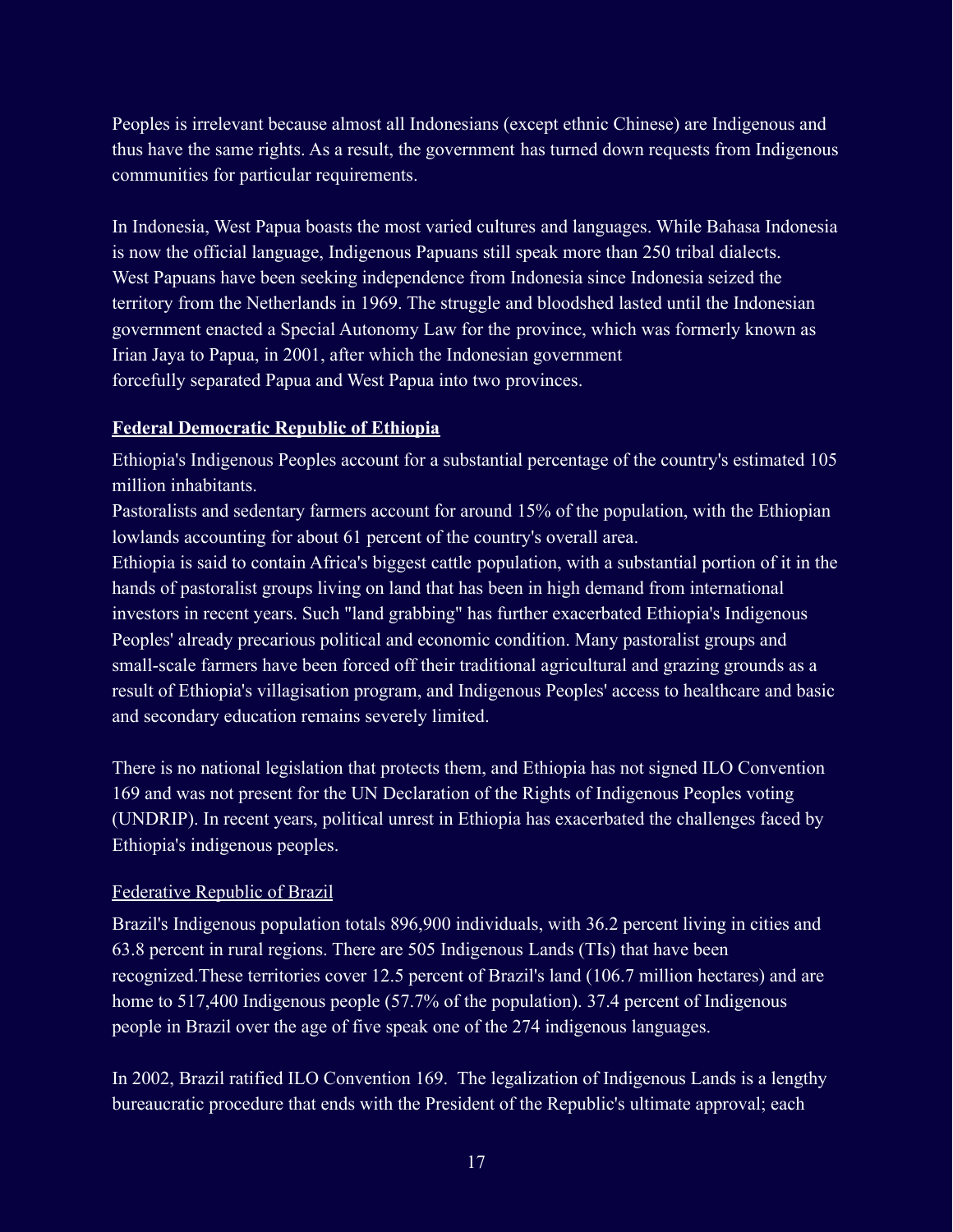president during the previous 25 years has given anywhere from 0 to 145 approvals, implicitly reflecting each government's public policy toward the Indigenous population. Unfortunately, the current President Jair Bolsonaro has given 0.

**Please Note:** The stakeholders mentioned above are only examples of what occurs in the topic. To implement solutions it is recommended that solutions applied to a group of countries (Such as LEDCs/Developing MEDCS/Developed or even based on regions and criterias of certain thresholds) to be more effective and well represented globally.

# Relevant UN Resolutions and Reports

# Previous Attempts at Resolving This Issue

Despite the fact that Indigenous Peoples continue to be disproportionately represented among the impoverished and vulnerable, the United Nations has made strides in recognizing their rights as culturally unique civilizations. International treaties such as Convention 169 and the United Nations Declaration on the Rights of Indigenous Peoples (UNDRIP) have laid the groundwork for greater international efforts to empower indigenous peoples via full and effective involvement in all sectors of development. This progress is evidenced by the UN General Assembly convening a high-level discussion on indigenous rights. Nonetheless, Indigenous Peoples continue to be among the poorest and most disadvantaged peoples, implying that much work has to be done.

# Questions a Resolution Must Answer

- ❖ How can the United Nations system make all of its actions more culturally sensitive and inclusive?
- ❖ What steps may be taken to make the United Nations Declaration on the Rights of Indigenous Peoples more effective at the national level?
- ❖ What are some of the possibilities for international cooperation on Indigenous Peoples' rights?
- ❖ What can the General Assembly do to increase Indigenous Peoples' involvement in the UN system at all levels?
- ❖ In what ways can the General Assembly better define or come to a common resolve on the definition of Indigenous Peoples?
- ❖ How can Indigenous Communities be identified and distincted?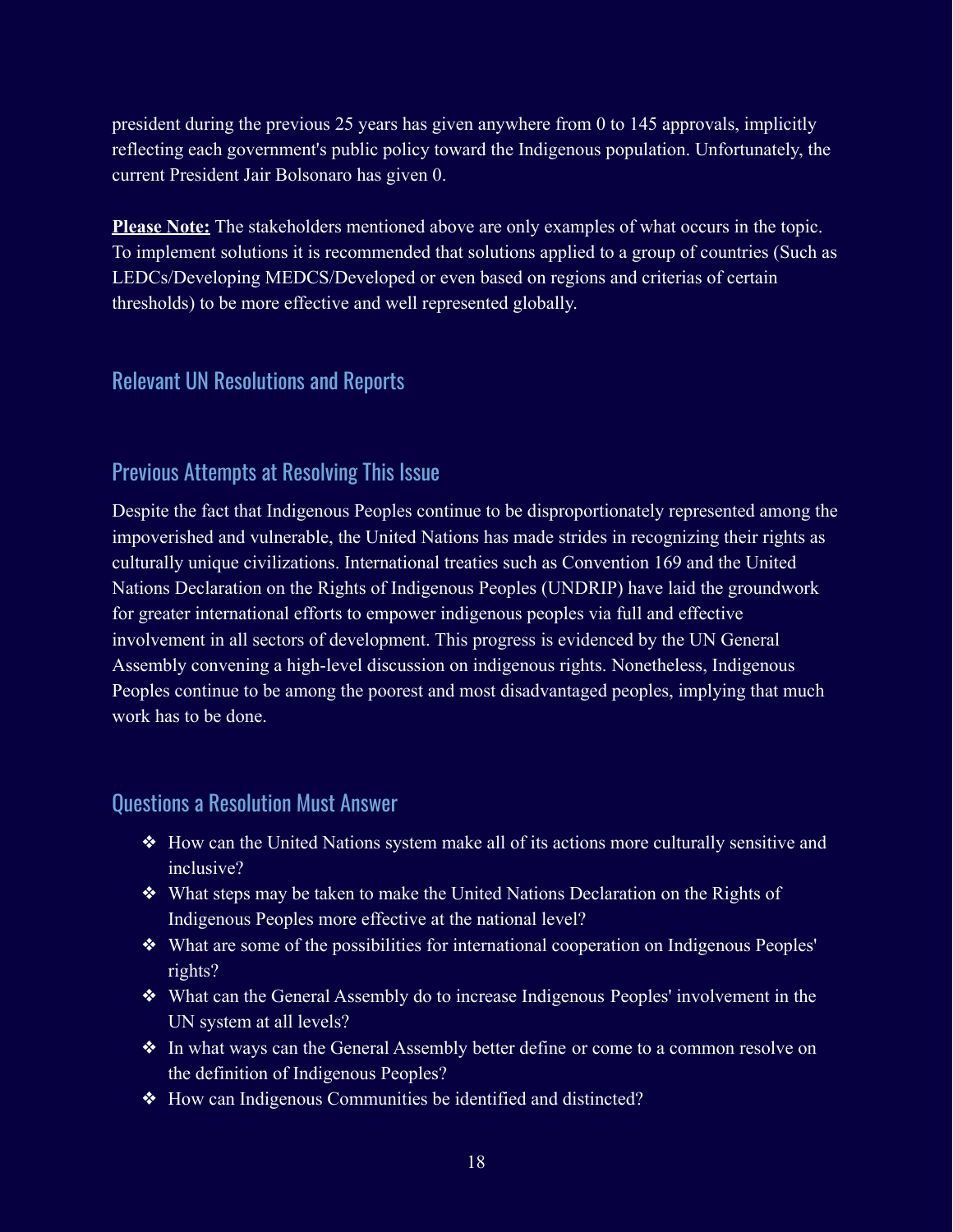- ❖ How should government enact laws to prevent discrimination against Indigenous people?
- ❖ How could governments ensure the protection of the traditional and cultural heritage and occupations of Indigenous people?
- ❖ In what ways can governments and Institutions ensure equal and fair employment to indigenous people?
- ❖ What initiatives and programs could be implemented to fill the unfair gap for indigenous peoples and especially women?
- ❖ How could the International Community ensure sustainable tourism and also help indigenous communities build economies with such?
- ❖ How could governments and healthcare systems ensure better responses while looking out for indigenous populations?
- ❖ How can education for indigenous people be provided to give them equal opportunities as an ordinary citizen?
- ❖ In what ways and in how much time should programs be implemented to stop direct and indirect discrimination

# **Bibliography**

"Combating Discrimination against Indigenous Peoples." *OHCHR*,

Office, International Labour. "Eliminating Discrimination against Indigenous and Tribal Peoples in Employment and Occupation." *A Guide to ILO Convention No. 111*, International Labour Organization , 2007,

Wylie, Lloy, and Stephanie McConkey. "Insiders' Insight: Discrimination against Indigenous Peoples through the Eyes of Health Care Professionals." *Journal of Racial and Ethnic Health Disparities*, Springer International Publishing, 7 May 2018,

"United Nations Declaration on the Rights of Indigenous Peoples for Indigenous Peoples." *United Nations*, United Nations,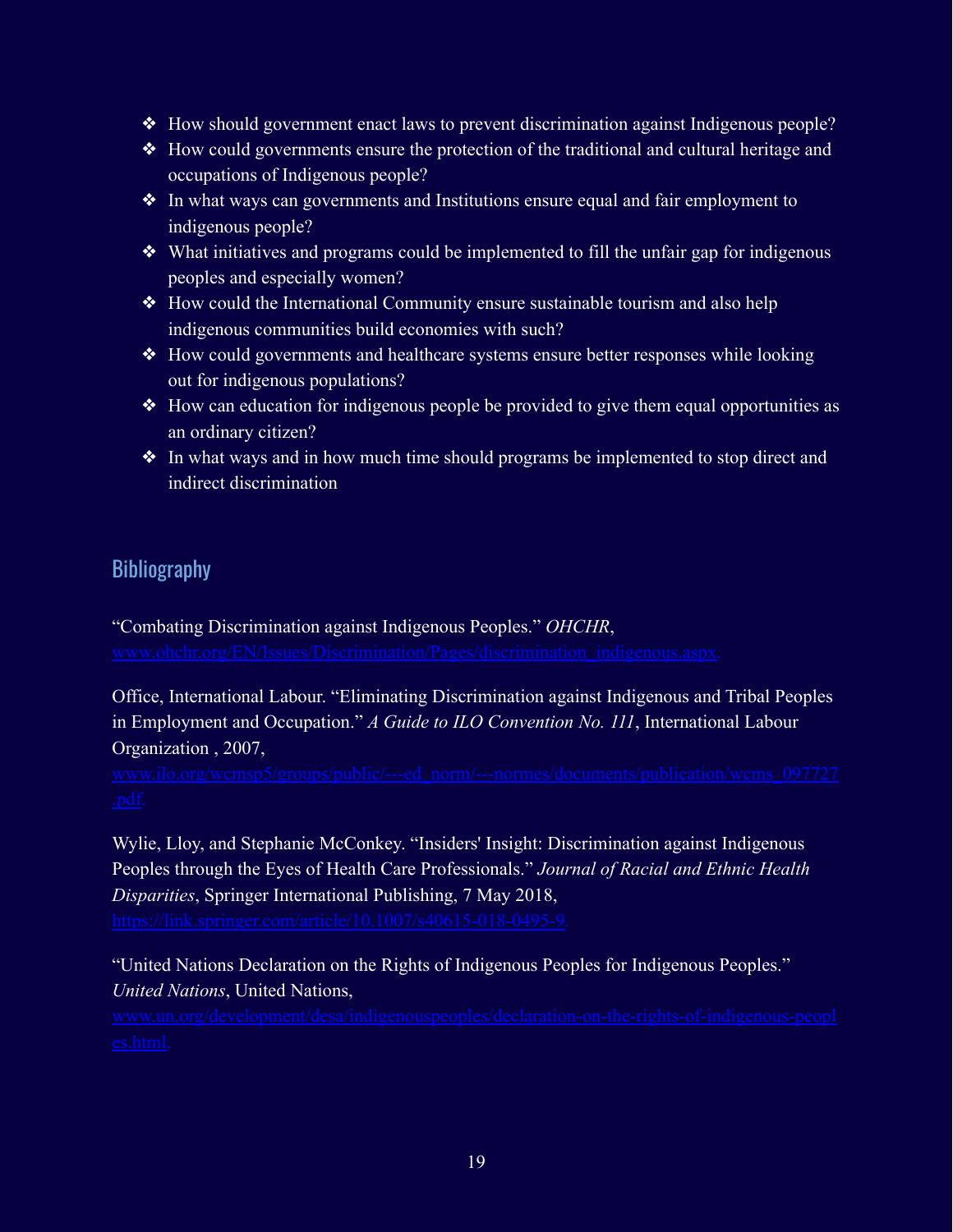Centre, UNESCO World Heritage. "UNESCO World Heritage Centre." *UNESCO World Heritage Centre*, [https://whc.unesco.org/.](https://whc.unesco.org/)

Centre, UNESCO World Heritage. "World Heritage List." *UNESCO World Heritage Centre*,

"About: World Indigenous Tourism Alliance." *WINTA*, [www.winta.org/about](http://www.winta.org/about).

"World Tourism Organization." *UNWTO*, 6 May 2016,

"About the ILO." *About The*, [www.ilo.org/global/about-the-ilo/lang--en/index.htm](http://www.ilo.org/global/about-the-ilo/lang--en/index.htm).

#### "Indigenous and Tribal Peoples (Indigenous and Tribal Peoples)." *Indigenous and Tribal Peoples (Indigenous and Tribal Peoples)*,

"World Tourism Organization." *Empowering Indigenous Communities to Drive Tourism's Recovery*, 29 July 2021,

#### Mamo, Dwayne. "THE INDIGENOUS WORLD." *34th Edition*, The Danish Ministry of Foreign Affairs (DANIDA, 2020,

*State Ethnic Affairs Commission*,

### *It's Time to End Land Grabs and Establish Food Sovereignty in Gambela*, Anywaa Survival Organisation, May 2018,

Carr, Claudia. " Human Rights Violations and the Policy Crossroads. Chapter from River Basin Development and Human Rights in Eastern Africa." *A Policy Crossroads* , 2017,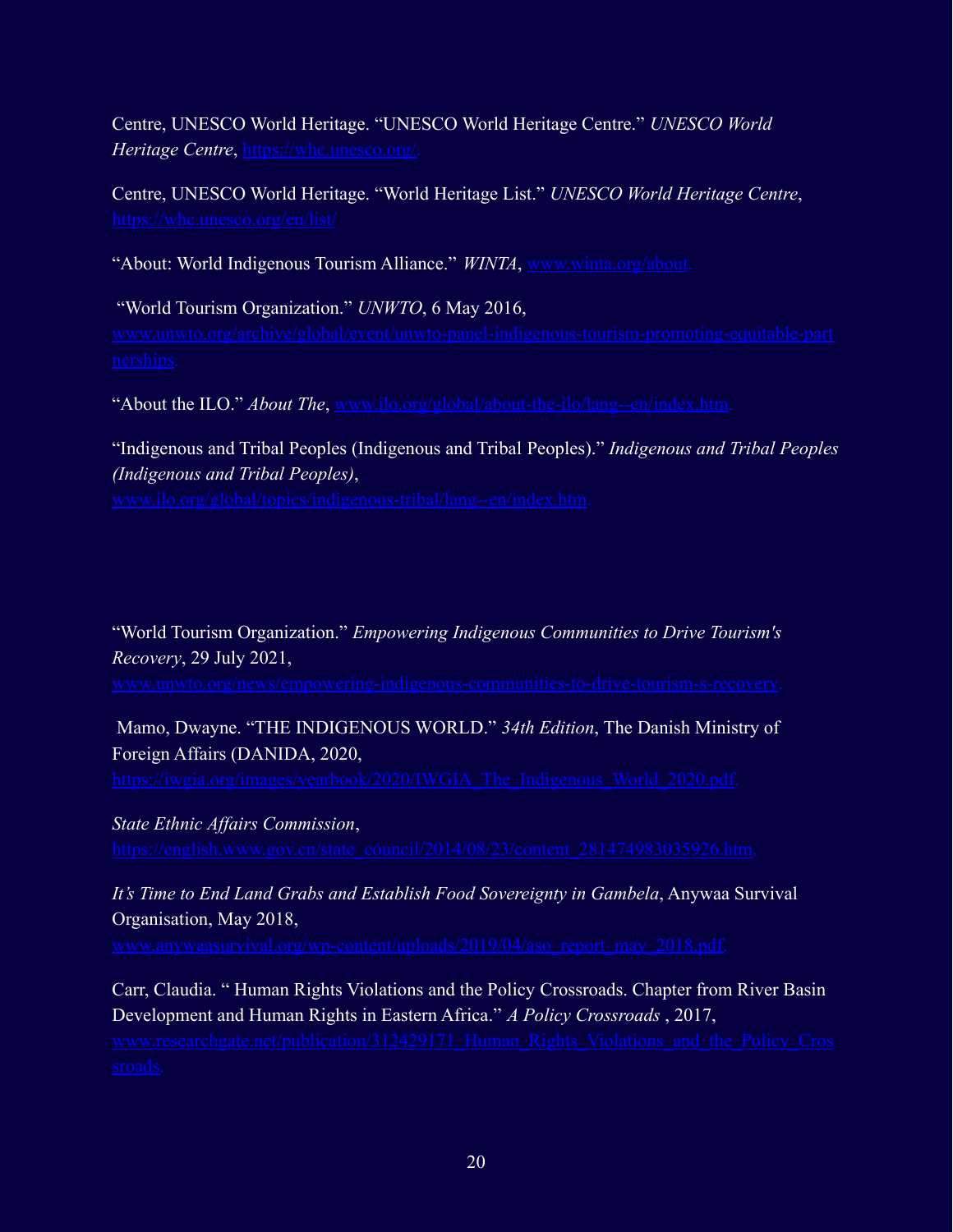# Ibge. "Censo 2010: RESULTADOS: Notícias." *IBGE*, 2010,

"Home - Florida Natural Areas Inventory." *Home - Florida Natural Areas Inventory*,

"Human Development Report 2014." *Human Development Report 2014*,

"State of the World's Indigenous Peoples (SOWIP) for Indigenous Peoples." *United Nations*, United Nations,

"State of the World's Indigenous Peoples." *ST/ESA/328 United Nations*, Department of Economic and Social Affairs Division for Social Policy and Development Secretariat of the Permanent Forum on Indigenous Issues, 2009,

"World Bank, Operational Policy 4.10 Indigenous People." *Operational Manual*, World Bank , July 2005, [https://ppfdocuments.azureedge.net/1570.pdf.](https://ppfdocuments.azureedge.net/1570.pdf)

"Resource Kit on Indigenous Peoples' Issues." *United Nations*, Department of Economic and Social Affairs, 2008,

"Special Rapporteur on the Rights of Indigenous Peoples." *OHCHR*,

"UN General Assembly - Third Committee - Social, Humanitarian & Cultural - Documentation." *United Nations*, United Nations,

"The United Nations Development Group's Guidelines on Indigenous Peoples' Issues." *United*

*Nations* , United Nations , 2009,

Hall, Gillette. "Indigenous Peoples, Poverty and Human Development in Latin AMERICA: Gillette Hall: Palgrave Macmillan." *Gillette Hall | Palgrave Macmillan*, Palgrave Macmillan UK, [www.palgrave.com/gp/book/9781403999382.](http://www.palgrave.com/gp/book/9781403999382)